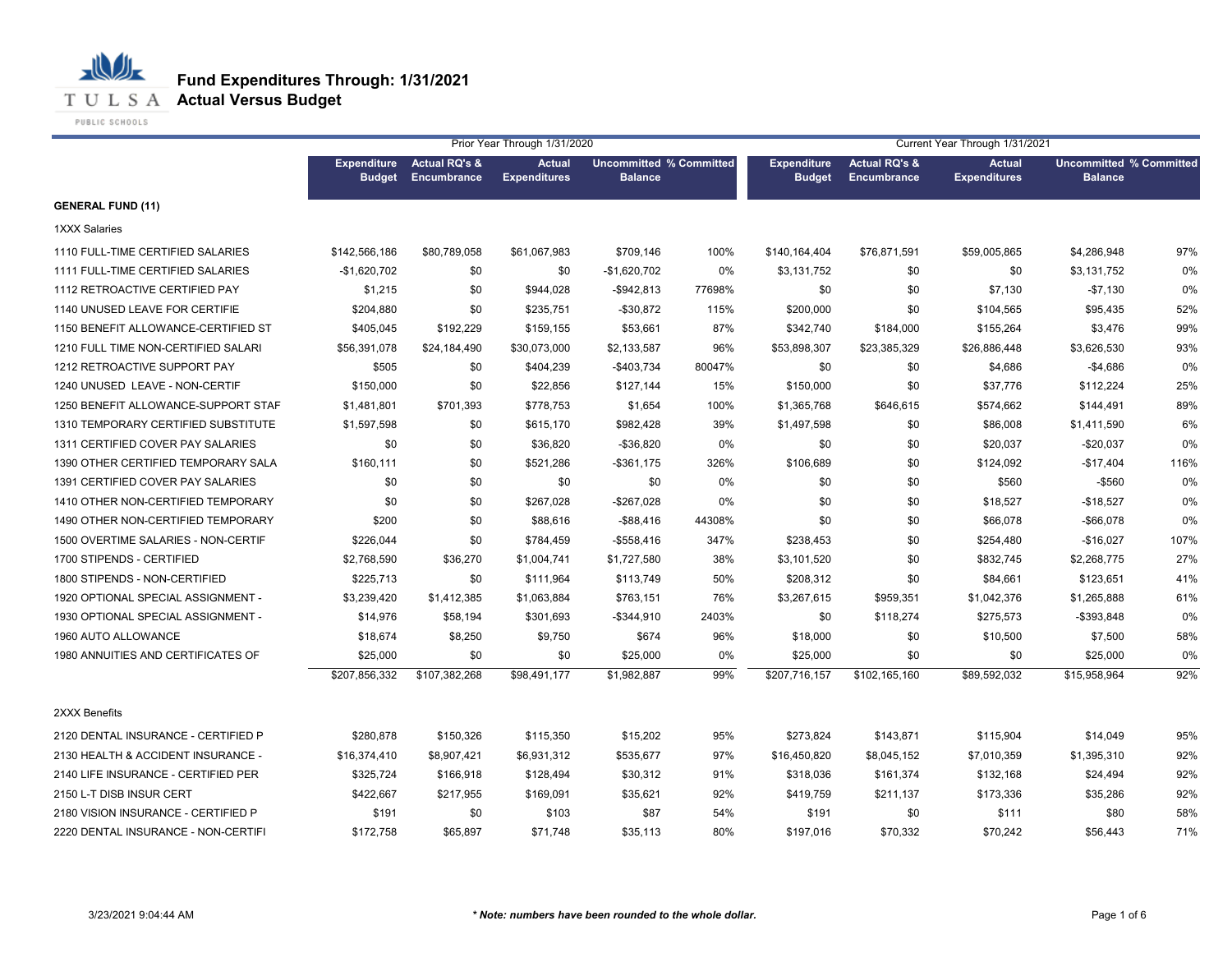## **T U L S A Actual Versus Budget**

PUBLIC SCHOOLS

|                                                  |                                     |                                         | Prior Year Through 1/31/2020         |                                                  |      | Current Year Through 1/31/2021      |                                         |                                      |                                                  |      |
|--------------------------------------------------|-------------------------------------|-----------------------------------------|--------------------------------------|--------------------------------------------------|------|-------------------------------------|-----------------------------------------|--------------------------------------|--------------------------------------------------|------|
|                                                  | <b>Expenditure</b><br><b>Budget</b> | <b>Actual RQ's &amp;</b><br>Encumbrance | <b>Actual</b><br><b>Expenditures</b> | <b>Uncommitted % Committed</b><br><b>Balance</b> |      | <b>Expenditure</b><br><b>Budget</b> | <b>Actual RQ's &amp;</b><br>Encumbrance | <b>Actual</b><br><b>Expenditures</b> | <b>Uncommitted % Committed</b><br><b>Balance</b> |      |
| <b>GENERAL FUND (11)</b>                         |                                     |                                         |                                      |                                                  |      |                                     |                                         |                                      |                                                  |      |
| 2230 HEALTH INSURANCE - NON-CERTIFI              | \$9,664,989                         | \$4,077,949                             | \$4,346,652                          | \$1,240,388                                      | 87%  | \$9,323,951                         | \$3,936,561                             | \$4,306,458                          | \$1,080,932                                      | 88%  |
| 2240 LIFE INSURANCE - NON-CERTIFIED              | \$127,119                           | \$32,931                                | \$55,610                             | \$38,579                                         | 70%  | \$135,149                           | \$51,191                                | \$55,603                             | \$28,356                                         | 79%  |
| 2250 L-T DISB INSUR                              | \$161,638                           | \$42,918                                | \$72,607                             | \$46,114                                         | 71%  | \$175,491                           | \$66,716                                | \$72,318                             | \$36,457                                         | 79%  |
| 2310 FICA - EMPLOYER'S CONTRIBUTION              | \$9,415,891                         | \$4,616,761                             | \$3,865,583                          | \$933,547                                        | 90%  | \$8,325,265                         | \$4,785,120                             | \$3,648,654                          | $-$108,509$                                      | 101% |
| 2320 MEDICARE - EMPLOYER'S CONTRIBU              | \$2,008,540                         | \$1,077,333                             | \$914,749                            | \$16,458                                         | 99%  | \$1,951,872                         | \$1,109,985                             | \$860,300                            | $-$18,412$                                       | 101% |
| 2410 FICA - EMPLOYER'S CONTRIBUTION              | \$3,460,920                         | \$1,425,636                             | \$1,951,516                          | \$83,768                                         | 98%  | \$3,772,757                         | \$1,404,696                             | \$1,684,210                          | \$683,852                                        | 82%  |
| 2420 MEDICARE - EMPLOYER'S CONTRIBU              | \$799,565                           | \$331,103                               | \$462,120                            | \$6,342                                          | 99%  | \$868,954                           | \$323,295                               | \$402,279                            | \$143,380                                        | 83%  |
| 2510 DISTRICT PAID RETIREMENT                    | \$1,068,024                         | \$514,209                               | \$603,690                            | $-$49,875$                                       | 105% | \$1,169,648                         | \$430,093                               | \$626,944                            | \$112,611                                        | 90%  |
| 2520 RETIREMENT - FEDERAL MATCHING               | \$1,028,831                         | \$0                                     | \$514,550                            | \$514,281                                        | 50%  | \$824,736                           | \$0                                     | \$464,746                            | \$359,990                                        | 56%  |
| 2530 RETIREMENT - EMPLOYER'S CONTRI              | \$14,875,511                        | \$7,625,318                             | \$6,403,596                          | \$846,597                                        | 94%  | \$13,873,643                        | \$7,411,890                             | \$6,041,508                          | \$420,245                                        | 97%  |
| 2610 RETIREMENT - DISTRICT PAID NON              | \$194,586                           | \$19,869                                | \$100,370                            | \$74,347                                         | 62%  | \$194,929                           | \$27,029                                | \$115,280                            | \$52,620                                         | 73%  |
| 2620 RETIREMENT - FEDERAL MATCHING               | \$163,157                           | \$0                                     | \$96,887                             | \$66,270                                         | 59%  | \$189,770                           | \$0                                     | \$96,614                             | \$93,156                                         | 51%  |
| 2630 RETIREMENT - EMPLOYER'S CONTRI              | \$2,389,707                         | \$1,006,689                             | \$1,297,757                          | \$85,261                                         | 96%  | \$2,489,590                         | \$955,166                               | \$1,209,099                          | \$325,325                                        | 87%  |
| 2710 UNEMPLOYMENT COMPENSATION - CE              | \$300,000                           | \$2,500                                 | \$133,568                            | \$163,932                                        | 45%  | \$300,000                           | \$0                                     | \$1,175,007                          | -\$875,007                                       | 392% |
| 2810 UNEMPLOYMENT COMPENSATION - NO              | \$100,000                           | \$0                                     | \$0                                  | \$100,000                                        | 0%   | \$100,000                           | \$0                                     | \$0                                  | \$100,000                                        | 0%   |
|                                                  | \$63,335,106                        | \$30,281,730                            | \$28,235,353                         | \$4,818,024                                      | 92%  | \$61,355,403                        | \$29,133,607                            | \$28,261,141                         | \$3,960,655                                      | 94%  |
| 3XXX Purchased Professional & Technical Services |                                     |                                         |                                      |                                                  |      |                                     |                                         |                                      |                                                  |      |
| 3100 OFFICIAL/ADMINISTRATIVE SERVIC              | \$618,861                           | \$227,188                               | \$236,485                            | \$155,188                                        | 75%  | \$277,469                           | \$126,626                               | \$91,514                             | \$59,329                                         | 79%  |
| 3200 PROFESSIONAL-EDUCATION SERVICE              | \$10,375,074                        | \$3,269,065                             | \$4,666,240                          | \$2,439,769                                      | 76%  | \$6,526,629                         | \$3,229,814                             | \$3,515,965                          | $-$219,150$                                      | 103% |
| 3220 INSTRUCTIONAL SERVICES                      | \$5,000                             | \$5,000                                 | \$0                                  | \$0                                              | 100% | \$0                                 | \$0                                     | \$0                                  | \$0                                              | 0%   |
| 3310 ACCOUNTING SERVICES                         | \$159,000                           | \$27,500                                | \$0                                  | \$131,500                                        | 17%  | \$159,000                           | \$27,500                                | \$0                                  | \$131,500                                        | 17%  |
| 3360 MEDICAL SERVICES                            | \$400,016                           | \$118,089                               | \$45,451                             | \$236,476                                        | 41%  | \$413,968                           | \$89,156                                | \$22,544                             | \$302,268                                        | 27%  |
| 3370 OTHER PROFESSIONAL SERVICES                 | \$717,476                           | \$219,803                               | \$328,955                            | \$168,718                                        | 76%  | \$983,456                           | \$199,420                               | \$338,932                            | \$445,104                                        | 55%  |
| 3420 DATA PROCESSING SERVICES                    | \$15,000                            | \$11,225                                | \$3,775                              | \$0                                              | 100% | \$15,000                            | \$9,907                                 | \$5,093                              | \$0                                              | 100% |
| 3430 OFFICIALS                                   | \$136,740                           | \$34,151                                | \$73,146                             | \$29,444                                         | 78%  | \$136,740                           | \$40,987                                | \$72,502                             | \$23,251                                         | 83%  |
| 3440 SECURITY SERVICES                           | \$41,165                            | \$0                                     | \$0                                  | \$41,165                                         | 0%   | \$41,165                            | \$0                                     | \$0                                  | \$41,165                                         | 0%   |
| 3460 OTHER TECHNICAL SERVICES                    | \$646,644                           | \$237,949                               | \$246,264                            | \$162,430                                        | 75%  | \$680,322                           | \$239,820                               | \$239,509                            | \$200,993                                        | 70%  |
| 3510 CIVIL LITIGATION-PLAINTIFF                  | \$8,000                             | \$2,941                                 | \$32,059                             | $-$27,000$                                       | 438% | \$8,000                             | \$6,000                                 | \$0                                  | \$2,000                                          | 75%  |
| 3520 CIVIL LITIGATION-DEFENDANT                  | \$12,000                            | \$9,949                                 | \$12,551                             | $-$10,500$                                       | 188% | \$12,000                            | \$22,500                                | \$0                                  | $-$10,500$                                       | 188% |
| 3530 CONTRACT SVCS: DRAFT & REVIEW               | \$64,313                            | \$5,870                                 | \$130                                | \$58,313                                         | 9%   | \$64,313                            | \$5,533                                 | \$468                                | \$58,313                                         | 9%   |
| 3540 LEGAL-BOARD REPRESENTATION                  | \$19,000                            | \$15,727                                | \$15,273                             | $-$12,000$                                       | 163% | \$19,000                            | \$24,206                                | \$6,794                              | $-$12,000$                                       | 163% |
| 3550 DUE PROCESS                                 | \$21,550                            | \$32,527                                | \$2,473                              | $-$13,450$                                       | 162% | \$21,550                            | \$34,442                                | \$558                                | $-$13,450$                                       | 162% |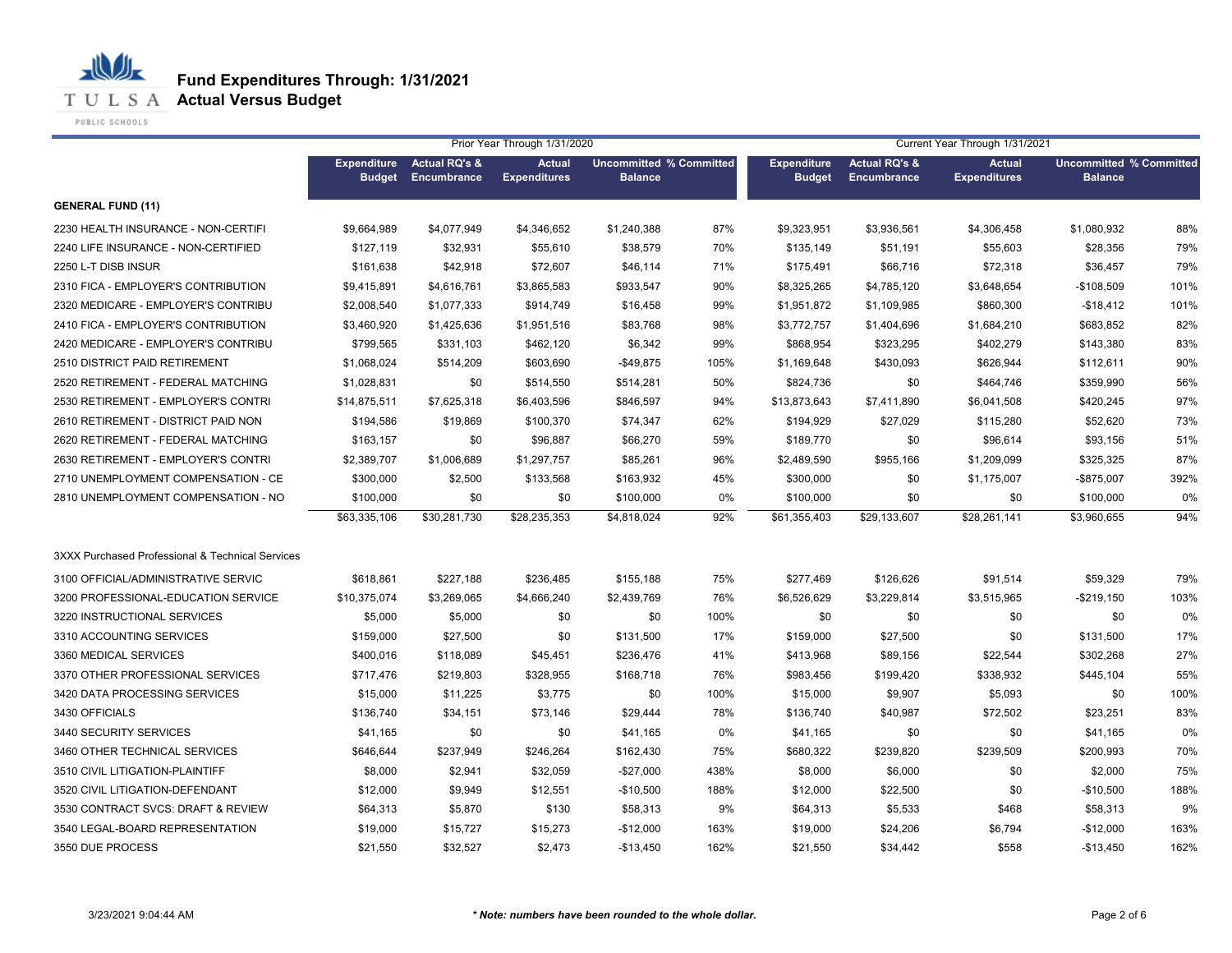**T U L S A Actual Versus Budget** 

PUBLIC SCHOOLS

|                                     |                                     |                                         | Prior Year Through 1/31/2020         |                                                  |       |                                     | Current Year Through 1/31/2021          |                                      |                                                  |      |
|-------------------------------------|-------------------------------------|-----------------------------------------|--------------------------------------|--------------------------------------------------|-------|-------------------------------------|-----------------------------------------|--------------------------------------|--------------------------------------------------|------|
|                                     | <b>Expenditure</b><br><b>Budget</b> | <b>Actual RQ's &amp;</b><br>Encumbrance | <b>Actual</b><br><b>Expenditures</b> | <b>Uncommitted % Committed</b><br><b>Balance</b> |       | <b>Expenditure</b><br><b>Budget</b> | <b>Actual RQ's &amp;</b><br>Encumbrance | <b>Actual</b><br><b>Expenditures</b> | <b>Uncommitted % Committed</b><br><b>Balance</b> |      |
| <b>GENERAL FUND (11)</b>            |                                     |                                         |                                      |                                                  |       |                                     |                                         |                                      |                                                  |      |
| 3560 EMPLOYMENT LAW                 | \$73,425                            | \$44,774                                | \$9,726                              | \$18,925                                         | 74%   | \$73,425                            | \$49,759                                | \$4,742                              | \$18,925                                         | 74%  |
| 3570 OTHER LEGAL SERVICES           | \$85,987                            | \$26,353                                | \$46,647                             | \$12,987                                         | 85%   | \$85,987                            | \$51,892                                | \$44,108                             | $-$10,013$                                       | 112% |
| 3580 LEGAL-GENERAL LEGAL ADVICE     | \$49,000                            | \$0                                     | \$0                                  | \$49,000                                         | 0%    | \$49,000                            | \$0                                     | \$0                                  | \$49,000                                         | 0%   |
| 3590 PROFESSIONAL EMPLOYEE TRAINING | \$7,488,832                         | \$3,049,020                             | \$2,498,363                          | \$1,941,450                                      | 74%   | \$7,574,357                         | \$2,572,839                             | \$2,348,819                          | \$2,652,698                                      | 65%  |
| 3600 PROFESSIONAL EMPLOYEE TRAINING | \$60,475                            | \$226,000                               | \$354,513                            | $-$520,038$                                      | 960%  | \$0                                 | \$5,000                                 | \$0                                  | $-$5,000$                                        | 0%   |
|                                     | \$20,997,558                        | \$7,563,131                             | \$8,572,051                          | \$4,862,377                                      | 77%   | \$17,141,381                        | \$6,735,401                             | \$6,691,547                          | \$3,714,433                                      | 78%  |
| 4XXX Purchased Property Services    |                                     |                                         |                                      |                                                  |       |                                     |                                         |                                      |                                                  |      |
| 4111 WATER/SEWER SERVICES (NON-EMER | \$1,615,769                         | \$466,482                               | \$1,048,584                          | \$100,702                                        | 94%   | \$1,615,769                         | \$824,218                               | \$791,378                            | \$173                                            | 100% |
| 4200 SODEXO MANAGEMENT FEE          | \$0                                 | \$0                                     | \$0                                  | \$0                                              | 0%    | \$1,140,770                         | \$665,449                               | \$475,321                            | \$0                                              | 100% |
| 4250 LAUNDRY SERVICES               | \$10,250                            | \$8,096                                 | \$1,904                              | \$250                                            | 98%   | \$10,250                            | \$10,000                                | \$0                                  | \$250                                            | 98%  |
| 4260 LAWN-CARE SERVICES             | \$26,005                            | \$0                                     | \$0                                  | \$26,005                                         | 0%    | \$29,339                            | \$0                                     | \$0                                  | \$29,339                                         | 0%   |
| 4300 REPAIRS AND MAINTENANCE SERVIC | \$64,515                            | \$3,030                                 | \$24,810                             | \$36,675                                         | 43%   | \$1,050                             | \$453                                   | \$342                                | \$255                                            | 76%  |
| 4320 COMPUTER SERVICE               | \$1,022,817                         | \$18,600                                | \$959,592                            | \$44,625                                         | 96%   | \$812,485                           | \$47,220                                | \$753,264                            | \$12,001                                         | 99%  |
| 4340 ELECTRICAL SERVICES            | \$0                                 | \$0                                     | \$0                                  | \$0                                              | 0%    | \$0                                 | \$0                                     | \$1,553                              | $-$1,553$                                        | 0%   |
| 4360 REP/MAINT OFFICE MACHINE SVCS  | \$8,472                             | \$0                                     | \$3,330                              | \$5,142                                          | 39%   | \$8,400                             | \$0                                     | \$3,208                              | \$5,192                                          | 38%  |
| 4380 OTHER BUILDING SERVICES        | \$720                               | \$1,170                                 | \$0                                  | $-$450$                                          | 163%  | \$6,060                             | \$1,910                                 | \$5,470                              | $-$1,320$                                        | 122% |
| 4390 OTHER EQUIPMENT AND VEHICLE SE | \$104,559                           | \$37,360                                | \$39,919                             | \$27,280                                         | 74%   | \$154,530                           | \$55,922                                | \$58,423                             | \$40,186                                         | 74%  |
| 4392 OTHER EQUIPMENT AND VEHICLE SE | \$620                               | \$0                                     | \$0                                  | \$620                                            | 0%    | \$620                               | \$0                                     | \$0                                  | \$620                                            | 0%   |
| 4400 RENTAL OR LEASE SERVICES       | \$181,678                           | \$500                                   | \$280                                | \$180,898                                        | 0%    | \$180,798                           | \$185,000                               | \$0                                  | $-$4,202$                                        | 102% |
| 4421 TPS TRANSPORTATION             | \$892,425                           | \$28,429                                | $-$45,908$                           | \$909,904                                        | $-2%$ | \$777,390                           | \$17,850                                | \$0                                  | \$759,540                                        | 2%   |
| 4430 LAND AND BUILDING SERVICES     | \$65,000                            | \$30,000                                | \$0                                  | \$35,000                                         | 46%   | \$65,500                            | \$684                                   | \$0                                  | \$64,816                                         | 1%   |
| 4490 OTHER RENTAL OR LEASE SERVICES | \$500                               | \$0                                     | \$200                                | \$300                                            | 40%   | \$380                               | \$0                                     | \$280                                | \$100                                            | 74%  |
| 4500 CONSTRUCTION SERVICES          | \$1,000                             | \$0                                     | \$0                                  | \$1,000                                          | 0%    | \$0                                 | \$240,000                               | \$0                                  | $-$240,000$                                      | 0%   |
|                                     | \$3,994,331                         | \$593,667                               | \$2,032,712                          | \$1,367,952                                      | 66%   | \$4,803,340                         | \$2,048,706                             | \$2,089,239                          | \$665,396                                        | 86%  |
| 5XXX Other Purchased Services       |                                     |                                         |                                      |                                                  |       |                                     |                                         |                                      |                                                  |      |
| 5130 STUDENT TRANSPORTATION SERVICE | \$30,761                            | \$9,173                                 | \$3,365                              | \$18,224                                         | 41%   | \$87,046                            | \$14,100                                | \$2,805                              | \$70,141                                         | 19%  |
| 5150 STUDENT OUT OF DIST TRVL - LOG | \$3,311                             | \$2,631                                 | \$7,456                              | $-$6,775$                                        | 305%  | \$2,311                             | \$0                                     | \$0                                  | \$2,311                                          | 0%   |
| 5160 STUDENT OUT OF DIST TRVL -MEAL | \$3,400                             | \$0                                     | \$0                                  | \$3,400                                          | 0%    | \$2,400                             | \$0                                     | \$0                                  | \$2,400                                          | 0%   |
| 5220 LIABILITY INSURANCE            | \$218,161                           | \$0                                     | \$218,161                            | \$0                                              | 100%  | \$89,610                            | \$0                                     | \$58,980                             | \$30,630                                         | 66%  |
| 5240 VEHICLE INSURANCE-STUDENT TRAN | \$0                                 | \$0                                     | \$0                                  | \$0                                              | 0%    | \$0                                 | \$0                                     | \$30,630                             | $-$30,630$                                       | 0%   |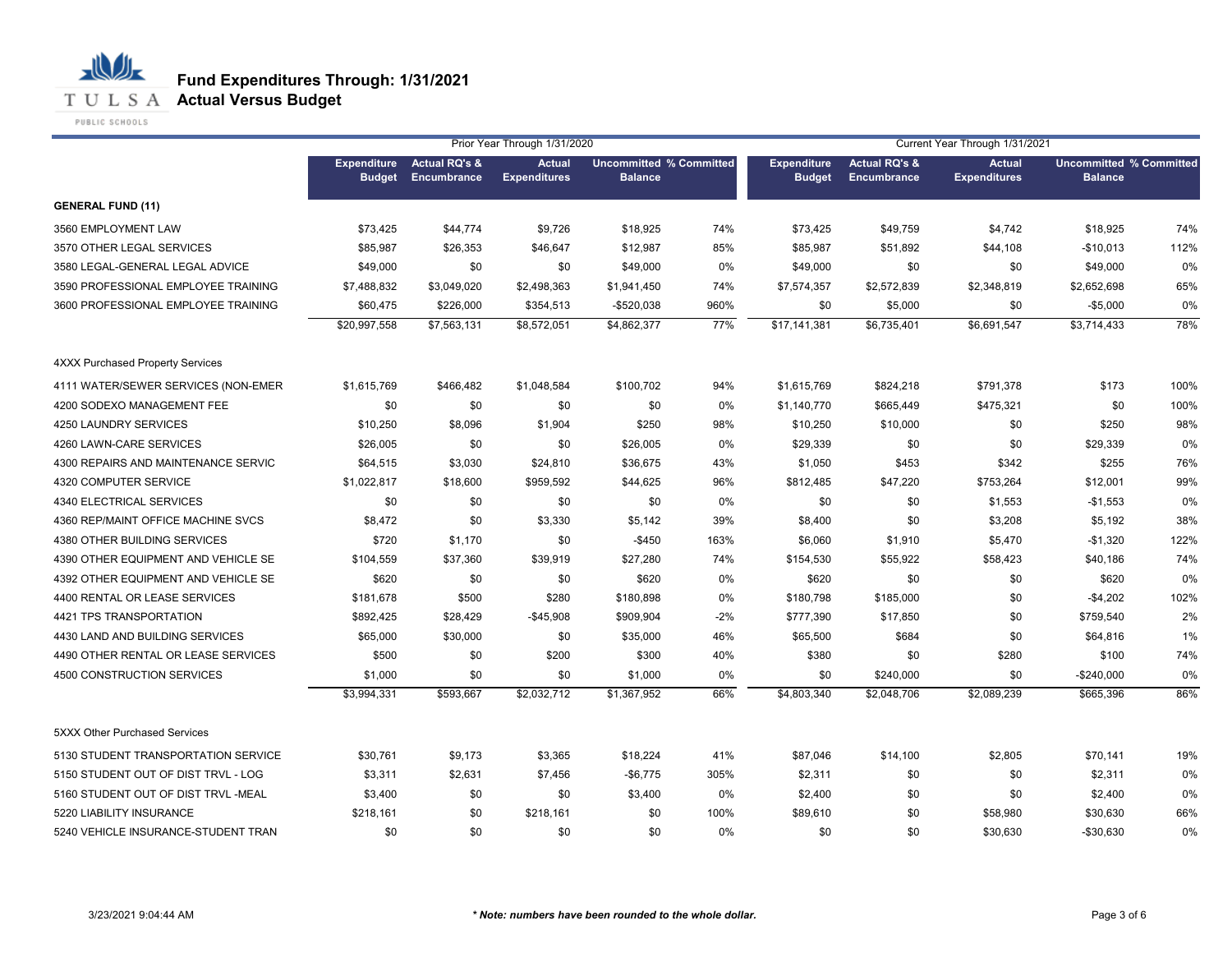**T U L S A Actual Versus Budget** 

PUBLIC SCHOOLS

|                                     |                                     |                                         | Prior Year Through 1/31/2020         |                                                  |         |                                     |                                                | Current Year Through 1/31/2021       |                                                  |       |
|-------------------------------------|-------------------------------------|-----------------------------------------|--------------------------------------|--------------------------------------------------|---------|-------------------------------------|------------------------------------------------|--------------------------------------|--------------------------------------------------|-------|
|                                     | <b>Expenditure</b><br><b>Budget</b> | <b>Actual RQ's &amp;</b><br>Encumbrance | <b>Actual</b><br><b>Expenditures</b> | <b>Uncommitted % Committed</b><br><b>Balance</b> |         | <b>Expenditure</b><br><b>Budget</b> | <b>Actual RQ's &amp;</b><br><b>Encumbrance</b> | <b>Actual</b><br><b>Expenditures</b> | <b>Uncommitted % Committed</b><br><b>Balance</b> |       |
|                                     |                                     |                                         |                                      |                                                  |         |                                     |                                                |                                      |                                                  |       |
| <b>GENERAL FUND (11)</b>            |                                     |                                         |                                      |                                                  |         |                                     |                                                |                                      |                                                  |       |
| 5250 SURETY BONDS                   | \$19,215                            | \$0                                     | \$19,215                             | \$0                                              | 100%    | \$20,972                            | \$0                                            | \$20,972                             | \$0                                              | 100%  |
| 5290 OTHER INSURANCE SERVICES       | \$789,308                           | \$30,088                                | \$369,396                            | \$389,825                                        | 51%     | \$790,108                           | \$31,005                                       | \$364,404                            | \$394,700                                        | 50%   |
| 5300 COMMUNICATION SERVICES         | \$53,132                            | \$7,270                                 | \$13,910                             | \$31,952                                         | 40%     | \$52,483                            | \$4,383                                        | \$16,378                             | \$31,722                                         | 40%   |
| 5310 POSTAGE SERVICES               | \$95,382                            | \$78,447                                | \$7,693                              | \$9,242                                          | 90%     | \$193,668                           | \$95,282                                       | \$38,208                             | \$60,178                                         | 69%   |
| 5315 COURIER SERVICES               | \$4,000                             | \$1,975                                 | \$2,025                              | \$0                                              | 100%    | \$4,000                             | \$1,693                                        | \$2,307                              | \$0                                              | 100%  |
| 5320 TELEPHONE OR TELEGRAPH SERVICE | \$200,000                           | \$108,826                               | \$91,174                             | \$0                                              | 100%    | \$205,000                           | \$110,033                                      | \$94,967                             | \$0                                              | 100%  |
| 5340 MOBILE COMM DEVICES            | \$103,224                           | \$59,037                                | \$43,120                             | \$1,067                                          | 99%     | \$105,398                           | \$952,101                                      | \$711,417                            | $-$1,558,120$                                    | 1578% |
| 5350 IPAD SERVICE AGREEMENT         | \$46,312                            | \$30,897                                | \$15,065                             | \$350                                            | 99%     | \$40,779                            | \$28,703                                       | \$11,610                             | \$465                                            | 99%   |
| 5400 ADVERTISING                    | \$6,395                             | \$4,775                                 | \$1,463                              | \$157                                            | 98%     | \$4,100                             | \$61,093                                       | \$33,715                             | $-$90,708$                                       | 2312% |
| 5420 PRINTED ADVERTISING            | \$20,018                            | \$16,507                                | \$3,494                              | \$18                                             | 100%    | \$20,018                            | \$1,033                                        | \$13,967                             | \$5,018                                          | 75%   |
| 5500 PRINTING AND BINDING           | \$27,430                            | \$14,708                                | \$4,777                              | \$7,944                                          | 71%     | \$14,830                            | \$733,031                                      | \$185,413                            | $-$903,615$                                      | 6193% |
| 5591 PRINTING IN HOUSE              | \$115,274                           | \$101,568                               | \$13,486                             | \$220                                            | 100%    | \$51,698                            | \$1,243                                        | \$2,703                              | \$47,751                                         | 8%    |
| 5592 PRINTING CLICK CHARGES         | \$695,397                           | \$295,440                               | \$384,679                            | \$15,279                                         | 98%     | \$581,832                           | \$241,975                                      | \$328,715                            | \$11,142                                         | 98%   |
| 5610 TUTITIONS TO OTHER DISTRICTS W | \$10,000                            | \$0                                     | \$0                                  | \$10,000                                         | 0%      | \$10,000                            | \$0                                            | \$0                                  | \$10,000                                         | 0%    |
| 5810 TRAVEL IN-DISTRICT / MILEAGE   | \$371,535                           | \$0                                     | \$58,433                             | \$313,101                                        | 16%     | \$326,241                           | \$0                                            | \$7,135                              | \$319,106                                        | 2%    |
| 5820 TRAVEL OUT OF DISTRICT         | \$1,664,107                         | \$335,861                               | \$312,402                            | \$1,015,844                                      | 39%     | \$1,062,659                         | \$15,022                                       | \$109                                | \$1,047,527                                      | 1%    |
| 5990 OTHER PURCHASED SERVICES       | \$3,356,236                         | \$2,126,000                             | \$1,255,383                          | $-$25,147$                                       | 101%    | \$2,853,386                         | \$1,583,263                                    | \$967,758                            | \$302,365                                        | 89%   |
|                                     | \$7,832,597                         | \$3,223,200                             | \$2,824,696                          | \$1,784,700                                      | 77%     | \$6,518,537                         | \$3,873,960                                    | \$2,892,192                          | $-$247,616$                                      | 104%  |
| <b>6XXX Supplies and Materials</b>  |                                     |                                         |                                      |                                                  |         |                                     |                                                |                                      |                                                  |       |
| 6110 PAPER AND COPY SUPPLIES        | \$81,791                            | \$25,739                                | \$43,707                             | \$12,345                                         | 85%     | \$126,351                           | \$48,255                                       | \$38,152                             | \$39,944                                         | 68%   |
| 6111 PAPER AND COPY SUPPLIES-WAREHO | \$513,841                           | \$0                                     | \$74,740                             | \$439,100                                        | 15%     | \$191,387                           | \$1                                            | \$7,520                              | \$183,867                                        | 4%    |
| 6112 PAPER AND COPY SUPPLIES-ONLINE | \$67,958                            | \$42                                    | \$17,496                             | \$50,420                                         | 26%     | \$87,724                            | \$0                                            | \$15,806                             | \$71,918                                         | 18%   |
| 6119 ONLINE ORDERING ENCUMBRANCE    | \$100                               | \$318,181                               | \$0                                  | $-$318,081$                                      | 318181% | \$0                                 | \$285,197                                      | \$0                                  | $-$285,197$                                      | 0%    |
| 6120 AUTOMOTIVE/BUS SUPPLIES        | \$781,500                           | \$169,342                               | \$599,415                            | \$12,743                                         | 98%     | \$31,210                            | \$0                                            | \$0                                  | \$31,210                                         | 0%    |
| 6130 CONSUMABLE TECHNOLOGY SUPPLIES | \$0                                 | \$2,000                                 | \$934                                | $-$2,934$                                        | 0%      | \$0                                 | \$2,000                                        | \$1,902                              | $-$3,902$                                        | 0%    |
| 6140 TESTING SUPPLIES AND MATERIALS | \$201,039                           | \$12,400                                | \$60,284                             | \$128,354                                        | 36%     | \$205,878                           | \$13,549                                       | \$118,973                            | \$73,356                                         | 64%   |
| 6150 FILMS VIDEOS AUDIO TAPES AV SU | \$11,727                            | \$279                                   | \$0                                  | \$11,448                                         | 2%      | \$11,727                            | \$0                                            | \$2,500                              | \$9,227                                          | 21%   |
| 6160 FIRST AID SUPPLIES             | \$23,232                            | \$824                                   | \$9,397                              | \$13,010                                         | 44%     | \$55,136                            | \$47,115                                       | \$553,236                            | $-$545,215$                                      | 1089% |
| 6161 FIRST AID - WAREHOUSE          | \$0                                 | \$0                                     | \$0                                  | \$0                                              | 0%      | \$1,500                             | \$0                                            | \$134,458                            | $-$132,958$                                      | 8964% |
| 6166 INVENTORY - HEALTH SUPPLIES    | \$12,613                            | \$0                                     | \$11,001                             | \$1,611                                          | 87%     | \$12,613                            | \$1,535                                        | \$11,653                             | $-$ \$575                                        | 105%  |
| 6169 INVENTORY - ISSUED             | \$0                                 | \$0                                     | $-$1,229$                            | \$1,229                                          | 0%      | \$0                                 | \$16                                           | $-$1,052$                            | \$1,036                                          | 0%    |
| 6170 PAPER PRODUCTS                 | \$0                                 | \$0                                     | \$71                                 | $-$71$                                           | 0%      | \$0                                 | \$0                                            | \$0                                  | \$0                                              | 0%    |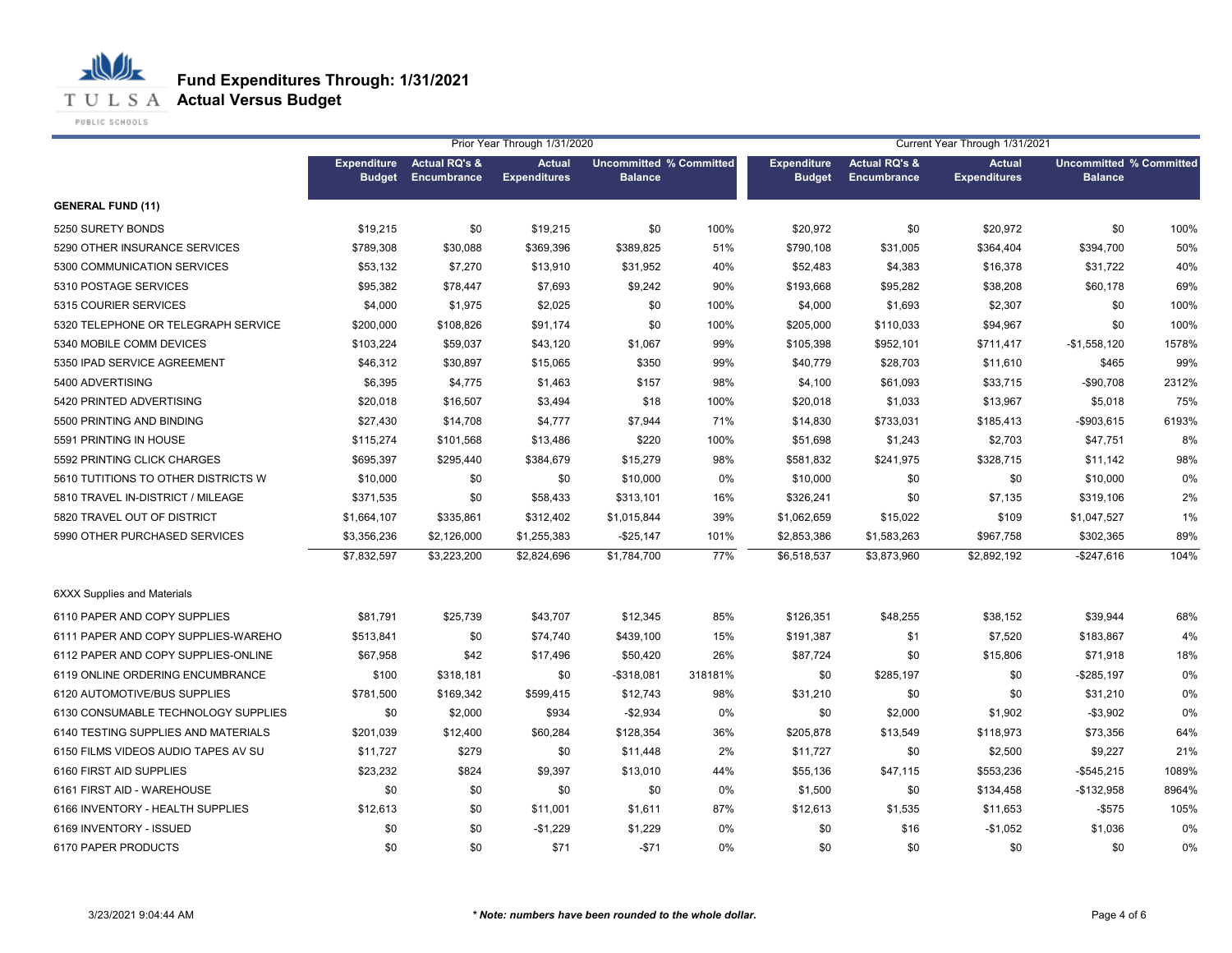**T U L S A Actual Versus Budget** 

PUBLIC SCHOOLS

|                                     |                                     |                                         | Prior Year Through 1/31/2020         |                                                  |       | Current Year Through 1/31/2021      |                                         |                                      |                                                  |         |
|-------------------------------------|-------------------------------------|-----------------------------------------|--------------------------------------|--------------------------------------------------|-------|-------------------------------------|-----------------------------------------|--------------------------------------|--------------------------------------------------|---------|
|                                     | <b>Expenditure</b><br><b>Budget</b> | <b>Actual RQ's &amp;</b><br>Encumbrance | <b>Actual</b><br><b>Expenditures</b> | <b>Uncommitted % Committed</b><br><b>Balance</b> |       | <b>Expenditure</b><br><b>Budget</b> | <b>Actual RQ's &amp;</b><br>Encumbrance | <b>Actual</b><br><b>Expenditures</b> | <b>Uncommitted % Committed</b><br><b>Balance</b> |         |
| <b>GENERAL FUND (11)</b>            |                                     |                                         |                                      |                                                  |       |                                     |                                         |                                      |                                                  |         |
| 6180 CLEAN-MAINT SUPPLIES CHEMICALS | \$732,952                           | \$366                                   | \$243,612                            | \$488,974                                        | 33%   | \$707,669                           | \$6,278                                 | \$133,512                            | \$567,879                                        | 20%     |
| 6181 CLEAN-MAINT SUPPLIES CHEMICALS | \$282                               | \$0                                     | \$0                                  | \$282                                            | 0%    | \$282                               | \$0                                     | \$0                                  | \$282                                            | 0%      |
| 6190 GENERAL OFFICE SUPPLIES        | \$710,478                           | \$47,389                                | \$95,236                             | \$567,853                                        | 20%   | \$1,001,249                         | \$29,181                                | \$41,207                             | \$930,861                                        | 7%      |
| 6191 GENERAL OFFICE SUPPLIES-WAREHO | \$330,035                           | \$0                                     | \$64,820                             | \$265,216                                        | 20%   | \$151,458                           | \$477                                   | \$17,854                             | \$133,128                                        | 12%     |
| 6192 GENERAL OFFICE SUPPLIES-ONLINE | \$315,697                           | \$0                                     | \$54,700                             | \$260,998                                        | 17%   | \$251,578                           | \$0                                     | \$62,866                             | \$188,711                                        | 25%     |
| 6195 OTHER SUPPLIES AND MATERIALS   | \$250                               | \$0                                     | \$1,633                              | $-$1,383$                                        | 653%  | \$82                                | \$0                                     | \$82                                 | \$0                                              | 100%    |
| 6196 INVENTORY - NEW INV SYSTEM     | \$200,000                           | \$113,342                               | \$89,085                             | $-$2,427$                                        | 101%  | \$200,000                           | \$121,872                               | -\$427,961                           | \$506,089                                        | $-153%$ |
| 6199 INVENTORY ISSUED               | \$0                                 | \$0                                     | -\$395.794                           | \$395.794                                        | $0\%$ | \$0                                 | \$0                                     | \$254,692                            | $-$254,692$                                      | 0%      |
| 6240 ELECTRICITY                    | \$5,024,988                         | \$2,166,836                             | \$2,890,652                          | $-$ \$32,500                                     | 101%  | \$4,869,043                         | \$2,872,434                             | \$1,996,609                          | \$0                                              | 100%    |
| 6250 GASOLINE                       | \$1,003,392                         | \$516,307                               | \$486,189                            | \$897                                            | 100%  | \$649,792                           | \$660,821                               | \$139,179                            | $-$150,208$                                      | 123%    |
| 6270 NATURAL GAS                    | \$1,028,185                         | \$597,322                               | \$270,021                            | \$160,842                                        | 84%   | \$1,028,185                         | \$463,933                               | \$322,535                            | \$241,717                                        | 76%     |
| 6410 BOOKS                          | \$926,659                           | \$167,469                               | \$159,294                            | \$599,895                                        | 35%   | \$1,024,084                         | \$78,786                                | \$971,027                            | $-$25,729$                                       | 103%    |
| 6420 PERIODICALS                    | \$16,619                            | \$1,442                                 | \$2,024                              | \$13,153                                         | 21%   | \$16,619                            | \$157                                   | \$1,086                              | \$15,376                                         | 7%      |
| 6430 STATE ADOPTED TEXTBOOKS        | \$1,651,010                         | \$0                                     | \$28,270                             | \$1,622,740                                      | 2%    | \$1,593,850                         | \$7,787                                 | \$440,394                            | \$1,145,669                                      | 28%     |
| 6440 SUPPLEMENTAL TEXTBOOKS (NON-ST | \$22,353                            | \$3,443                                 | \$12,271                             | \$6,639                                          | 70%   | \$91,997                            | \$197                                   | \$2,753                              | \$89,047                                         | 3%      |
| 6450 WORKBOOKS                      | \$48,554                            | \$8,435                                 | \$9,639                              | \$30,480                                         | 37%   | \$34,236                            | \$3,205                                 | \$14,191                             | \$16,840                                         | 51%     |
| 6470 NEWSPAPERS                     | \$249                               | \$0                                     | \$0                                  | \$249                                            | 0%    | \$249                               | \$0                                     | \$0                                  | \$249                                            | 0%      |
| 6480 MAGAZINES                      | \$1,162                             | \$0                                     | \$3,113                              | $-$1,951$                                        | 268%  | \$1,912                             | \$0                                     | \$4,887                              | $-$2,975$                                        | 256%    |
| 6510 APPLIANCES/FURNITURE/FIXTURES  | \$123,070                           | \$1,212                                 | \$29,288                             | \$92,569                                         | 25%   | \$154,008                           | \$40,817                                | \$66,366                             | \$46,825                                         | 70%     |
| 6520 AUDIOVISUAL                    | \$2,500                             | \$0                                     | \$1,265                              | \$1,235                                          | 51%   | \$2,500                             | \$0                                     | \$0                                  | \$2,500                                          | 0%      |
| 6530 TECHNOLOGY-RELATED EQUIPMENT   | \$2,900,312                         | \$205,592                               | \$1,201,627                          | \$1,493,093                                      | 49%   | \$4,770,229                         | \$315,573                               | \$1,171,548                          | \$3,283,107                                      | 31%     |
| 6531 COMPUTERS                      | \$0                                 | \$0                                     | \$0                                  | \$0                                              | 0%    | \$0                                 | \$0                                     | \$562                                | $-$ \$562                                        | 0%      |
| 6540 FURNITURE AND FIXTURES         | \$3,036                             | \$6,377                                 | \$9,887                              | $-$13,228$                                       | 536%  | \$0                                 | \$0                                     | \$0                                  | \$0                                              | 0%      |
| 6550 INSTRUMENTS                    | \$0                                 | \$0                                     | \$0                                  | \$0                                              | 0%    | \$0                                 | \$2,780                                 | \$1,400                              | $-$4,180$                                        | 0%      |
| 6560 MACHINERY                      | \$0                                 | \$0                                     | \$0                                  | \$0                                              | 0%    | \$0                                 | \$290,350                               | \$220,056                            | $-$510,406$                                      | 0%      |
| 6570 UNIFORMS                       | \$39,343                            | \$17,998                                | \$6,001                              | \$15,345                                         | 61%   | \$31,046                            | \$917                                   | \$18,240                             | \$11,890                                         | 62%     |
| 6590 FIREARMS AND AMMUNITION        | \$1,200                             | \$0                                     | \$1,090                              | \$110                                            | 91%   | \$0                                 | \$0                                     | \$0                                  | \$0                                              | 0%      |
| 6810 COCURRICULAR SUPPLIES          | \$2,651,410                         | \$60,214                                | \$389,856                            | \$2,201,340                                      | 17%   | \$2,201,409                         | \$150,899                               | \$623,707                            | \$1,426,803                                      | 35%     |
| 6811 COCURRICULAR SUPPLIES-WAREHOUS | \$102,844                           | \$0                                     | \$12,523                             | \$90,321                                         | 12%   | \$76,476                            | \$0                                     | \$3,761                              | \$72,715                                         | 5%      |
| 6820 AWARDS DECOR REGALIA REFRESHME | \$79,481                            | \$35,729                                | \$13,112                             | \$30,640                                         | 61%   | \$96,463                            | \$12,648                                | \$6,678                              | \$77,137                                         | 20%     |
| 6830 EXTRACURRICULAR SUPPLIES       | \$72,606                            | \$15,015                                | \$19,745                             | \$37,845                                         | 48%   | \$127,982                           | \$12,019                                | \$130,383                            | $-$14,420$                                       | 111%    |
|                                     | \$19,682,466                        | \$4,493,294                             | \$6,514,976                          | \$8,674,196                                      | 56%   | \$19,805,924                        | \$5,468,797                             | \$7,100,762                          | \$7,236,364                                      | 63%     |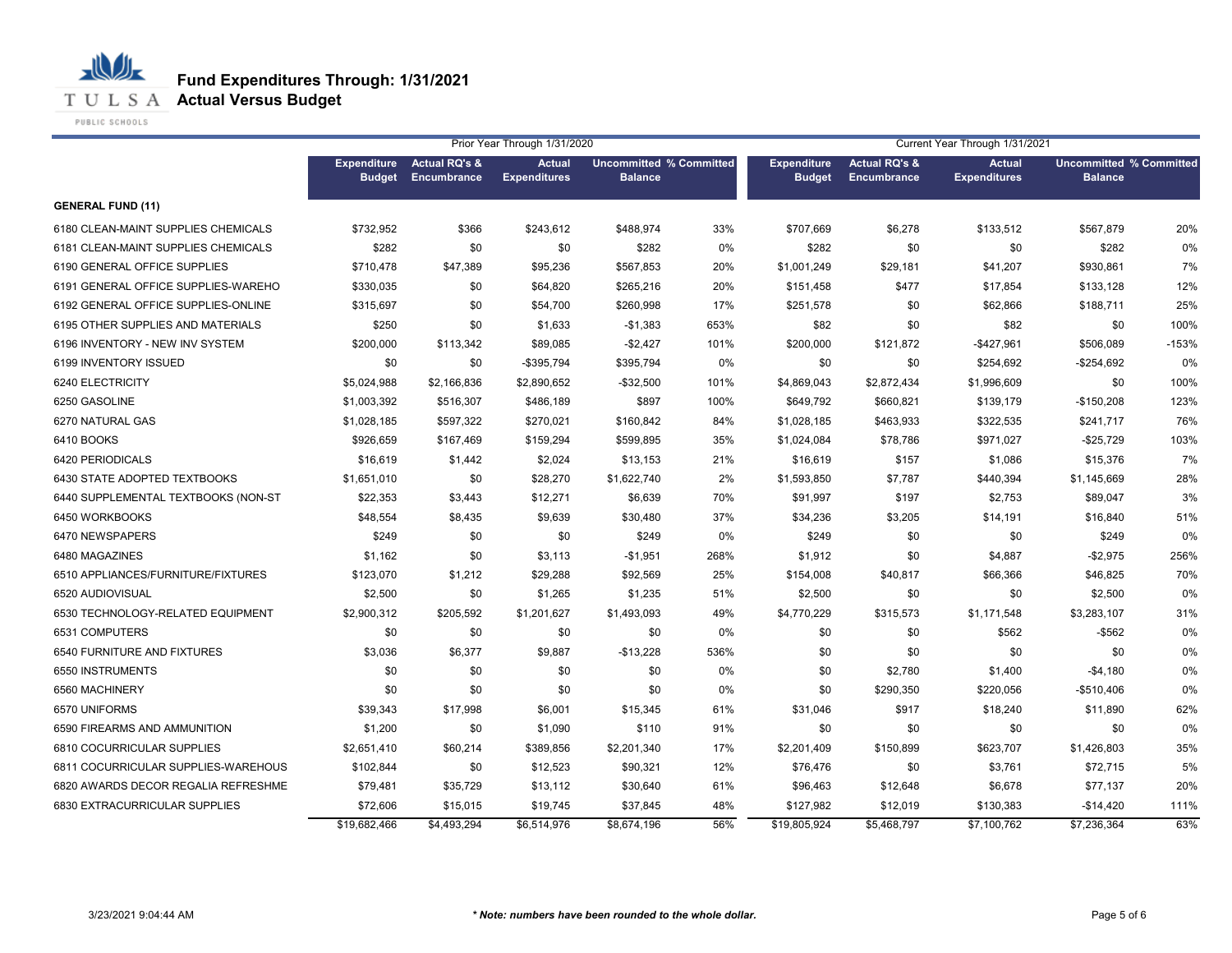## **T U L S A Actual Versus Budget**

PUBLIC SCHOOLS

|                                      |                                     |                                                | Prior Year Through 1/31/2020  |                                                  |       |                              |                                                | Current Year Through 1/31/2021       |                                                  |      |
|--------------------------------------|-------------------------------------|------------------------------------------------|-------------------------------|--------------------------------------------------|-------|------------------------------|------------------------------------------------|--------------------------------------|--------------------------------------------------|------|
|                                      | <b>Expenditure</b><br><b>Budget</b> | <b>Actual RQ's &amp;</b><br><b>Encumbrance</b> | Actual<br><b>Expenditures</b> | <b>Uncommitted % Committed</b><br><b>Balance</b> |       | Expenditure<br><b>Budget</b> | <b>Actual RQ's &amp;</b><br><b>Encumbrance</b> | <b>Actual</b><br><b>Expenditures</b> | <b>Uncommitted % Committed</b><br><b>Balance</b> |      |
| <b>GENERAL FUND (11)</b>             |                                     |                                                |                               |                                                  |       |                              |                                                |                                      |                                                  |      |
| 7XXX Property/Equipment              |                                     |                                                |                               |                                                  |       |                              |                                                |                                      |                                                  |      |
| 7310 APPLIANCES/FURNITURE/FIXTURES   | \$0                                 | \$0                                            | \$2,500                       | $-$2,500$                                        | 0%    | \$0                          | \$0                                            | \$0                                  | \$0                                              | 0%   |
| 7320 EQUIPMENT-AUDIO VISUAL          | \$5,487                             | \$1,026                                        | \$963                         | \$3,497                                          | 36%   | \$5,330                      | \$0                                            | \$0                                  | \$5,330                                          | 0%   |
| 7330 TECHNOLOGY-RELATED HARDWARE     | \$23,997                            | \$6,654                                        | \$5,038                       | \$12,305                                         | 49%   | \$118,959                    | \$18,500                                       | \$278,600                            | $-$178,141$                                      | 250% |
| 7340 TECHNOLOGY SOFTWARE             | \$0                                 | \$0                                            | \$0                           | \$0                                              | 0%    | \$75,000                     | \$0                                            | \$0                                  | \$75,000                                         | 0%   |
| 7390 OTHER EQUIPMENT                 | \$2,000                             | \$398                                          | \$0                           | \$1,602                                          | 20%   | \$2,000                      | \$0                                            | \$0                                  | \$2,000                                          | 0%   |
| <b>7620 BUSES</b>                    | \$51,840                            | \$15,336                                       | \$48,214                      | $-$11,710$                                       | 123%  | \$71,280                     | \$47,520                                       | \$23,760                             | \$0                                              | 100% |
|                                      | \$83,324                            | \$23,414                                       | \$56,716                      | \$3,194                                          | 96%   | \$272,569                    | \$66,020                                       | \$302,360                            | $-$95,811$                                       | 135% |
| 8XXX Other Objects and Reserves      |                                     |                                                |                               |                                                  |       |                              |                                                |                                      |                                                  |      |
| 8100 DUES AND FEES FOR SERVICES      | \$221,807                           | \$55,378                                       | \$177,675                     | $-$11,245$                                       | 105%  | \$200,349                    | \$40,639                                       | \$105,983                            | \$53,727                                         | 73%  |
| 8400 BUDGET CONTINGENCY              | $-$1,310,568$                       | \$0                                            | \$0                           | $-$1,310,568$                                    | 0%    | \$2,194,543                  | \$0                                            | \$0                                  | \$2,194,543                                      | 0%   |
| 8600 STAFF REGISTRATION AND TUITION  | \$1,115,261                         | \$100,061                                      | \$187,099                     | \$828,101                                        | 26%   | \$1,336,629                  | \$58,036                                       | \$100,011                            | \$1,178,582                                      | 12%  |
| 8622 REGISTRATION - BOARD MEMBERS A  | \$3,289                             | \$60                                           | \$120                         | \$3,109                                          | 5%    | \$3,289                      | \$300                                          | \$780                                | \$2,209                                          | 33%  |
| 8700 COUNTY ASSESSMENTS/REVALUATION  | \$5                                 | \$0                                            | \$0                           | \$5                                              | 0%    | \$717,844                    | \$0                                            | \$698,953                            | \$18,891                                         | 97%  |
| 8900 OTHER MISCELLANEOUS EXPENDITUR  | $-$100$                             | \$0                                            | \$0                           | $-$100$                                          | 0%    | \$300                        | \$0                                            | \$0                                  | \$300                                            | 0%   |
|                                      | \$29,693                            | \$155,498                                      | \$364,894                     | $-$490,700$                                      | 1753% | \$4,452,954                  | \$98,975                                       | \$905,727                            | \$3,448,252                                      | 23%  |
| 9XXX Other Uses of Funds             |                                     |                                                |                               |                                                  |       |                              |                                                |                                      |                                                  |      |
| 9300 REIMBURSEMENT                   | \$139,804                           | \$157,284                                      | \$128,201                     | $-$145,682$                                      | 204%  | \$673,914                    | \$162,664                                      | \$42,989                             | \$468,262                                        | 31%  |
| 9600 PETTY CASH                      | \$6,299                             | \$0                                            | \$1,500                       | \$4,799                                          | 24%   | \$4,600                      | \$0                                            | \$1,400                              | \$3,200                                          | 30%  |
| 9700 INTRA FUND TRANSFERS            | \$15,531,435                        | \$0                                            | \$9,617,251                   | \$5,914,183                                      | 62%   | \$15,279,892                 | \$0                                            | \$10,166,439                         | \$5,113,453                                      | 67%  |
|                                      | \$15,677,537                        | \$157,284                                      | \$9,746,953                   | \$5,773,300                                      | 63%   | \$15,958,406                 | \$162,664                                      | \$10,210,828                         | \$5,584,914                                      | 65%  |
| <b>Total Fund Expend./Encumb/RQs</b> | \$339,488,945                       | \$153,873,487                                  | \$156,839,528                 | \$28,775,929                                     | 92%   | \$338,024,671                | \$149,753,290                                  | \$148,045,829                        | \$40,225,552                                     | 88%  |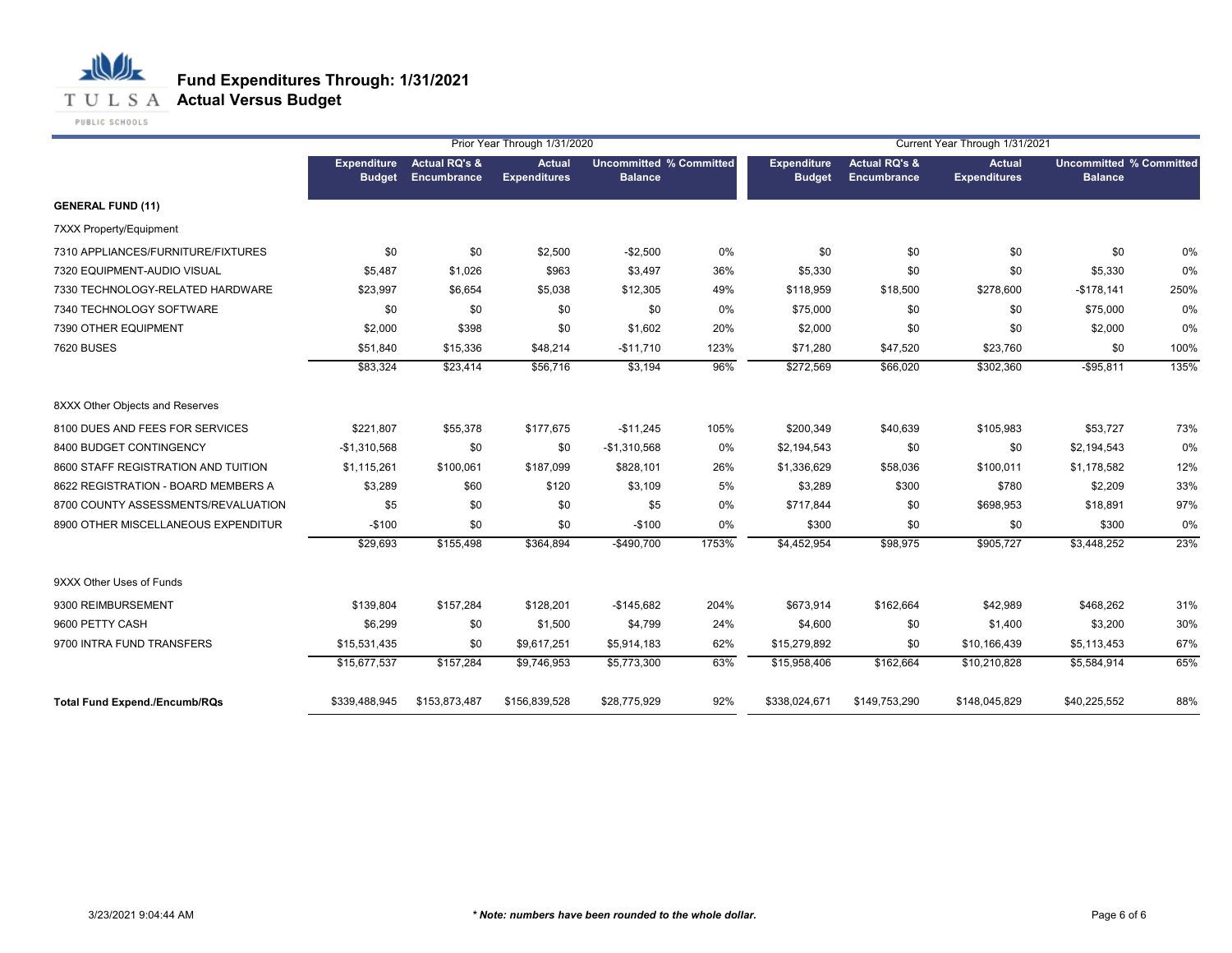

#### **Fund Expenditures Through: 1/31/2021 Actual Versus Budget**

|                                                  |                                     |                                         | Prior Year Through 1/31/2020  |                                                  |      |                                     |                                                | Current Year Through 1/31/2021       |                                                  |      |
|--------------------------------------------------|-------------------------------------|-----------------------------------------|-------------------------------|--------------------------------------------------|------|-------------------------------------|------------------------------------------------|--------------------------------------|--------------------------------------------------|------|
|                                                  | <b>Expenditure</b><br><b>Budget</b> | <b>Actual RQ's &amp;</b><br>Encumbrance | Actual<br><b>Expenditures</b> | <b>Uncommitted % Committed</b><br><b>Balance</b> |      | <b>Expenditure</b><br><b>Budget</b> | <b>Actual RQ's &amp;</b><br><b>Encumbrance</b> | <b>Actual</b><br><b>Expenditures</b> | <b>Uncommitted % Committed</b><br><b>Balance</b> |      |
| <b>BUILDING FUND (21)</b>                        |                                     |                                         |                               |                                                  |      |                                     |                                                |                                      |                                                  |      |
| <b>1XXX Salaries</b>                             |                                     |                                         |                               |                                                  |      |                                     |                                                |                                      |                                                  |      |
| 1210 FULL TIME NON-CERTIFIED SALARI              | \$6,897,831                         | \$3,098,467                             | \$3,896,448                   | $-$97,083$                                       | 101% | \$6,392,229                         | \$2,642,318                                    | \$3,653,440                          | \$96,471                                         | 98%  |
| 1212 RETROACTIVE SUPPORT PAY                     | \$0                                 | \$0                                     | \$129,983                     | $-$129,983$                                      | 0%   | \$0                                 | \$0                                            | \$4,498                              | $-$4,498$                                        | 0%   |
| 1240 UNUSED LEAVE - NON-CERTIF                   | \$0                                 | \$0                                     | \$0                           | \$0                                              | 0%   | \$0                                 | \$0                                            | \$25,503                             | $-$25,503$                                       | 0%   |
| 1250 BENEFIT ALLOWANCE-SUPPORT STAF              | \$70,565                            | \$30,350                                | \$33,670                      | \$6,544                                          | 91%  | \$63,736                            | \$25,988                                       | \$23,522                             | \$14,227                                         | 78%  |
| 1500 OVERTIME SALARIES - NON-CERTIF              | \$167,072                           | \$0                                     | \$249,163                     | $-$ \$82,091                                     | 149% | \$165,899                           | \$0                                            | \$128,281                            | \$37,618                                         | 77%  |
| 1800 STIPENDS - NON-CERTIFIED                    | \$27,500                            | \$0                                     | \$10,861                      | \$16,639                                         | 39%  | \$27,500                            | \$0                                            | \$7,641                              | \$19,859                                         | 28%  |
| 1930 OPTIONAL SPECIAL ASSIGNMENT -               | \$0                                 | \$0                                     | \$3,300                       | $-$3,300$                                        | 0%   | \$0                                 | \$0                                            | \$0                                  | \$0                                              | 0%   |
|                                                  | \$7,162,968                         | \$3,128,817                             | \$4,323,424                   | $-$ \$289,273                                    | 104% | \$6,649,364                         | \$2,668,306                                    | \$3,842,884                          | \$138,175                                        | 98%  |
| 2XXX Benefits                                    |                                     |                                         |                               |                                                  |      |                                     |                                                |                                      |                                                  |      |
| 2220 DENTAL INSURANCE - NON-CERTIFI              | \$18,236                            | \$6,868                                 | \$8,432                       | \$2,935                                          | 84%  | \$19,368                            | \$6,825                                        | \$8,082                              | \$4,460                                          | 77%  |
| 2230 HEALTH INSURANCE - NON-CERTIFI              | \$1,085,098                         | \$441,086                               | \$518,276                     | \$125,736                                        | 88%  | \$930,924                           | \$393,922                                      | \$496,356                            | \$40,645                                         | 96%  |
| 2240 LIFE INSURANCE - NON-CERTIFIED              | \$15,902                            | \$3,446                                 | \$7,457                       | \$5,000                                          | 69%  | \$17,013                            | \$5,785                                        | \$7,108                              | \$4,119                                          | 76%  |
| 2250 L-T DISB INSUR                              | \$20,940                            | \$4,537                                 | \$9,816                       | \$6,587                                          | 69%  | \$22,408                            | \$7,618                                        | \$9,362                              | \$5,428                                          | 76%  |
| 2410 FICA - EMPLOYER'S CONTRIBUTION              | \$420,090                           | \$182,171                               | \$259,767                     | $-$21,848$                                       | 105% | \$453,075                           | \$159,801                                      | \$230,616                            | \$62,659                                         | 86%  |
| 2420 MEDICARE - EMPLOYER'S CONTRIBU              | \$98,250                            | \$42,604                                | \$60,940                      | $-$5,294$                                        | 105% | \$105,961                           | \$37,373                                       | \$54,399                             | \$14,190                                         | 87%  |
| 2610 RETIREMENT - DISTRICT PAID NON              | \$2,834                             | \$0                                     | \$1,546                       | \$1,289                                          | 55%  | \$2,854                             | \$0                                            | \$1,641                              | \$1,213                                          | 57%  |
| 2630 RETIREMENT - EMPLOYER'S CONTRI              | \$357,070                           | \$157,040                               | \$223,260                     | $-$23,230$                                       | 107% | \$386,508                           | \$130,142                                      | \$188,839                            | \$67,527                                         | 83%  |
|                                                  | \$2,018,420                         | \$837,753                               | \$1,089,493                   | \$91.173                                         | 95%  | \$1,938,110                         | \$741,465                                      | \$996,403                            | \$200,241                                        | 90%  |
| 3XXX Purchased Professional & Technical Services |                                     |                                         |                               |                                                  |      |                                     |                                                |                                      |                                                  |      |
| 3360 MEDICAL SERVICES                            | \$2,975                             | \$2,800                                 | \$0                           | \$175                                            | 94%  | \$2,975                             | \$0                                            | \$0                                  | \$2,975                                          | 0%   |
| 3370 OTHER PROFESSIONAL SERVICES                 | \$14,220                            | \$3,000                                 | \$3,000                       | \$8,220                                          | 42%  | \$253,800                           | \$113,470                                      | \$134,576                            | \$5,754                                          | 98%  |
| 3440 SECURITY SERVICES                           | \$204,933                           | \$114,724                               | \$85,276                      | \$4,933                                          | 98%  | \$204,933                           | \$118,498                                      | \$31,502                             | \$54,933                                         | 73%  |
| 3442 SECURITY - ATHLETICS                        | \$26,554                            | \$5,076                                 | \$1,924                       | \$19,554                                         | 26%  | \$26,554                            | \$6,872                                        | \$128                                | \$19,554                                         | 26%  |
| 3460 OTHER TECHNICAL SERVICES                    | \$8,000                             | \$8,000                                 | \$0                           | \$0                                              | 100% | \$8,000                             | \$8,000                                        | \$0                                  | \$0                                              | 100% |
| 3590 PROFESSIONAL EMPLOYEE TRAINING              | \$300                               | \$0                                     | \$0                           | \$300                                            | 0%   | \$2,300                             | \$100                                          | \$537                                | \$1,663                                          | 28%  |
| 3600 PROFESSIONAL EMPLOYEE TRAINING              | \$0                                 | \$0                                     | \$0                           | \$0                                              | 0%   | \$3,000                             | \$0                                            | \$1,200                              | \$1,800                                          | 40%  |
|                                                  | \$256,982                           | \$133,600                               | \$90,200                      | \$33,182                                         | 87%  | \$501,562                           | \$246,940                                      | \$167,943                            | \$86,679                                         | 83%  |

4XXX Purchased Property Services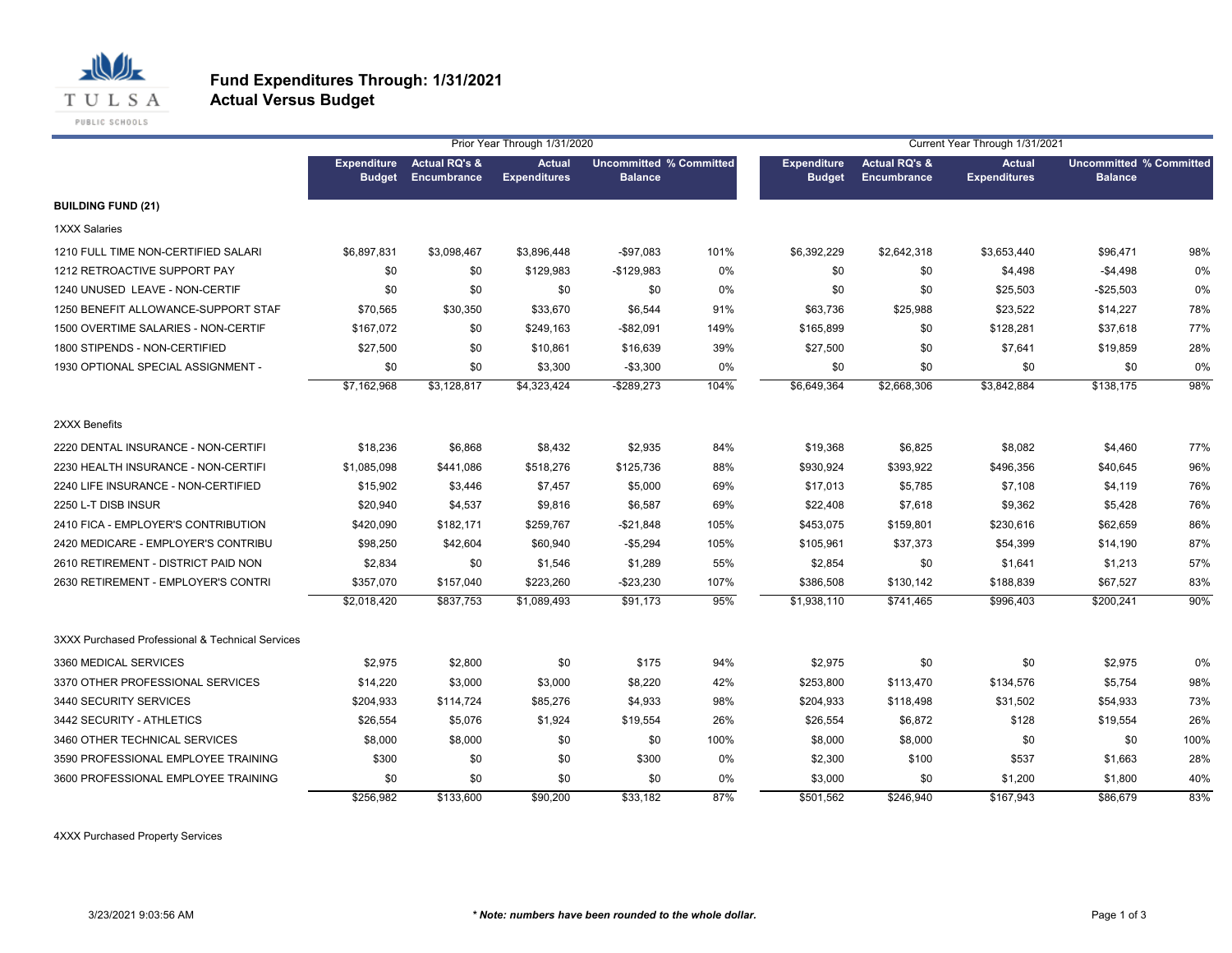

#### **Fund Expenditures Through: 1/31/2021 Actual Versus Budget**

|                                      |                                     |                                         | Prior Year Through 1/31/2020         |                                                  |      | Current Year Through 1/31/2021      |                                                |                                      |                                                  |      |
|--------------------------------------|-------------------------------------|-----------------------------------------|--------------------------------------|--------------------------------------------------|------|-------------------------------------|------------------------------------------------|--------------------------------------|--------------------------------------------------|------|
|                                      | <b>Expenditure</b><br><b>Budget</b> | <b>Actual RQ's &amp;</b><br>Encumbrance | <b>Actual</b><br><b>Expenditures</b> | <b>Uncommitted % Committed</b><br><b>Balance</b> |      | <b>Expenditure</b><br><b>Budget</b> | <b>Actual RQ's &amp;</b><br><b>Encumbrance</b> | <b>Actual</b><br><b>Expenditures</b> | <b>Uncommitted % Committed</b><br><b>Balance</b> |      |
| <b>BUILDING FUND (21)</b>            |                                     |                                         |                                      |                                                  |      |                                     |                                                |                                      |                                                  |      |
| 4200 SODEXO MANAGEMENT FEE           | \$1,163,810                         | \$570,385                               | \$570,385                            | \$23,040                                         | 98%  | \$23,040                            | \$0                                            | \$0                                  | \$23,040                                         | 0%   |
| 4230 DISPOSAL SERVICES               | \$398,729                           | \$230,630                               | \$164,113                            | \$3,986                                          | 99%  | \$398,729                           | \$201,282                                      | \$190,371                            | \$7,076                                          | 98%  |
| 4250 LAUNDRY SERVICES                | \$2,000                             | \$1,011                                 | \$189                                | \$800                                            | 60%  | \$2,000                             | \$1,000                                        | \$0                                  | \$1,000                                          | 50%  |
| 4300 REPAIRS AND MAINTENANCE SERVIC  | \$1,154,748                         | \$474,300                               | \$582,154                            | \$98,294                                         | 91%  | \$0                                 | \$0                                            | \$0                                  | \$0                                              | 0%   |
| 4302 REPAIRS/MAINTENANCE CONTRACT L  | \$43,000                            | \$18,017                                | \$18,045                             | \$6,939                                          | 84%  | \$24,220                            | \$0                                            | \$17,859                             | \$6,362                                          | 74%  |
| 4310 NONTECHNOLOGY SERVICES          | \$94,595                            | \$26,865                                | \$55,479                             | \$12,251                                         | 87%  | \$551,875                           | \$324,103                                      | \$224,087                            | \$3,685                                          | 99%  |
| 4320 COMPUTER SERVICE                | \$2,500                             | \$0                                     | \$0                                  | \$2,500                                          | 0%   | \$10,500                            | \$0                                            | \$3,500                              | \$7,000                                          | 33%  |
| 4330 COOLING SERVICES                | \$20,000                            | \$0                                     | \$11,018                             | \$8,982                                          | 55%  | \$227,000                           | \$71,318                                       | \$83,962                             | \$71,720                                         | 68%  |
| 4340 ELECTRICAL SERVICES             | \$3,700                             | \$0                                     | \$0                                  | \$3,700                                          | 0%   | \$45,865                            | \$34,037                                       | \$7,978                              | \$3,850                                          | 92%  |
| 4350 HEATING SERVICES                | \$5,000                             | \$0                                     | \$0                                  | \$5,000                                          | 0%   | \$15,561                            | \$0                                            | \$38                                 | \$15,523                                         | 0%   |
| 4360 REP/MAINT OFFICE MACHINE SVCS   | \$2,500                             | \$0                                     | \$0                                  | \$2,500                                          | 0%   | \$2,500                             | \$0                                            | \$0                                  | \$2,500                                          | 0%   |
| 4370 PLUMBING SERVICES               | \$5,000                             | \$0                                     | \$0                                  | \$5,000                                          | 0%   | \$46,000                            | \$40,000                                       | \$4,159                              | \$1,841                                          | 96%  |
| 4380 OTHER BUILDING SERVICES         | \$386,555                           | \$142,753                               | \$237,874                            | \$5,928                                          | 98%  | \$336,555                           | \$159,222                                      | \$181,191                            | $-$ \$3,858                                      | 101% |
| 4390 OTHER EQUIPMENT AND VEHICLE SE  | \$5,000                             | \$1,370                                 | \$630                                | \$3,000                                          | 40%  | \$167,942                           | \$20,461                                       | \$43,484                             | \$103,997                                        | 38%  |
| 4490 OTHER RENTAL OR LEASE SERVICES  | \$33,097                            | \$0                                     | \$0                                  | \$33,097                                         | 0%   | \$33,097                            | \$0                                            | \$0                                  | \$33,097                                         | 0%   |
| 4500 CONSTRUCTION SERVICES           | \$1,669,069                         | \$237,422                               | \$1,998,508                          | -\$566,861                                       | 134% | \$4,060,041                         | \$501,841                                      | \$3,629,005                          | $-$70,805$                                       | 102% |
| 4530 HVAC                            | \$0                                 | \$0                                     | \$15,349                             | $-$15,349$                                       | 0%   | \$0                                 | \$0                                            | \$0                                  | \$0                                              | 0%   |
|                                      | \$4,989,303                         | \$1,702,754                             | \$3,653,743                          | $-$367,194$                                      | 107% | \$5,944,926                         | \$1,353,264                                    | \$4,385,634                          | \$206,028                                        | 97%  |
| <b>5XXX Other Purchased Services</b> |                                     |                                         |                                      |                                                  |      |                                     |                                                |                                      |                                                  |      |
| 5230 PROPERTY INSURANCE              | \$1,343,433                         | \$0                                     | \$1,343,433                          | \$0                                              | 100% | \$1,578,347                         | \$1,856                                        | \$1,566,943                          | \$9,549                                          | 99%  |
| 5340 MOBILE COMM DEVICES             | \$75,731                            | \$36,711                                | \$38,770                             | \$250                                            | 100% | \$75,731                            | \$37,619                                       | \$38,112                             | \$0                                              | 100% |
| 5400 ADVERTISING                     | \$225                               | \$0                                     | \$0                                  | \$225                                            | 0%   | \$225                               | \$0                                            | \$0                                  | \$225                                            | 0%   |
| 5592 PRINTING CLICK CHARGES          | \$5,500                             | \$0                                     | \$0                                  | \$5,500                                          | 0%   | \$5,500                             | \$0                                            | \$0                                  | \$5,500                                          | 0%   |
| 5810 TRAVEL IN-DISTRICT / MILEAGE    | \$1,000                             | \$0                                     | \$0                                  | \$1,000                                          | 0%   | \$1,000                             | \$0                                            | \$0                                  | \$1,000                                          | 0%   |
| 5820 TRAVEL OUT OF DISTRICT          | \$9,700                             | \$875                                   | \$0                                  | \$8,825                                          | 9%   | \$4,200                             | \$0                                            | \$0                                  | \$4,200                                          | 0%   |
| 5990 OTHER PURCHASED SERVICES        | \$12,962                            | \$0                                     | \$700                                | \$12,262                                         | 5%   | \$27,962                            | \$5,000                                        | \$12,181                             | \$10,781                                         | 61%  |
|                                      | \$1,448,551                         | \$37,586                                | \$1,382,903                          | \$28,062                                         | 98%  | \$1,692,965                         | \$44,474                                       | \$1,617,236                          | \$31,255                                         | 98%  |
| <b>6XXX Supplies and Materials</b>   |                                     |                                         |                                      |                                                  |      |                                     |                                                |                                      |                                                  |      |
| 6111 PAPER AND COPY SUPPLIES-WAREHO  | \$3,515                             | \$0                                     | \$37                                 | \$3,478                                          | 1%   | \$3,000                             | \$0                                            | \$374                                | \$2,626                                          | 12%  |
| 6112 PAPER AND COPY SUPPLIES-ONLINE  | \$1,053                             | \$0                                     | \$0                                  | \$1,053                                          | 0%   | \$1,053                             | \$0                                            | \$0                                  | \$1,053                                          | 0%   |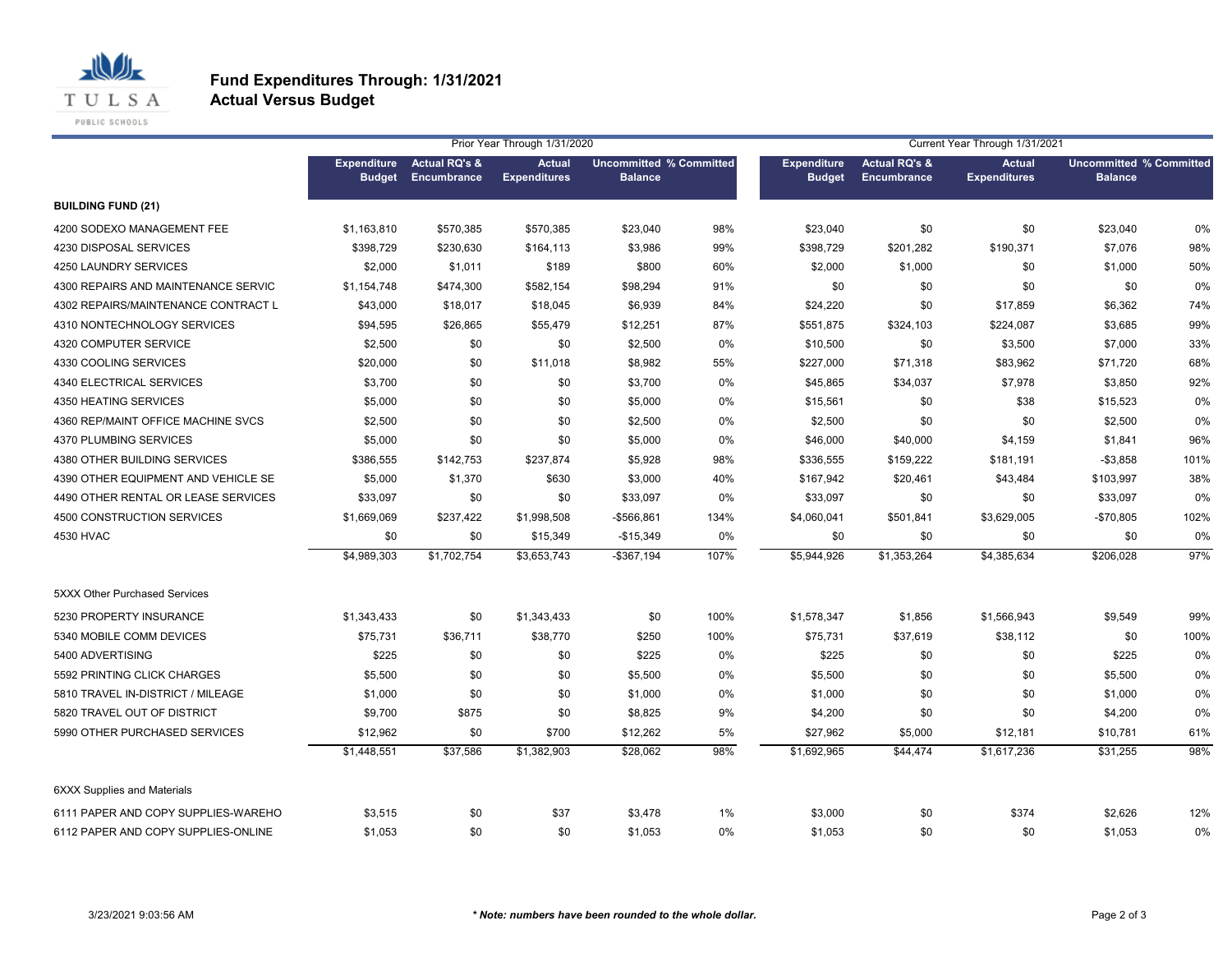

#### **Fund Expenditures Through: 1/31/2021 Actual Versus Budget**

|                                      |                                     | Prior Year Through 1/31/2020            |                                      |                                                  |      |                                     | Current Year Through 1/31/2021          |                                      |                                                  |       |  |  |
|--------------------------------------|-------------------------------------|-----------------------------------------|--------------------------------------|--------------------------------------------------|------|-------------------------------------|-----------------------------------------|--------------------------------------|--------------------------------------------------|-------|--|--|
|                                      | <b>Expenditure</b><br><b>Budget</b> | <b>Actual RQ's &amp;</b><br>Encumbrance | <b>Actual</b><br><b>Expenditures</b> | <b>Uncommitted % Committed</b><br><b>Balance</b> |      | <b>Expenditure</b><br><b>Budget</b> | <b>Actual RQ's &amp;</b><br>Encumbrance | <b>Actual</b><br><b>Expenditures</b> | <b>Uncommitted % Committed</b><br><b>Balance</b> |       |  |  |
| <b>BUILDING FUND (21)</b>            |                                     |                                         |                                      |                                                  |      |                                     |                                         |                                      |                                                  |       |  |  |
| 6119 ONLINE ORDERING ENCUMBRANCE     | \$0                                 | \$8,666                                 | \$0                                  | $-$8,666$                                        | 0%   | \$0                                 | \$5,206                                 | \$0                                  | $-$5,206$                                        | 0%    |  |  |
| 6180 CLEAN-MAINT SUPPLIES CHEMICALS  | \$754,093                           | \$158,366                               | \$396,848                            | \$198,879                                        | 74%  | \$776,593                           | \$193,986                               | \$412,368                            | \$170,239                                        | 78%   |  |  |
| 6190 GENERAL OFFICE SUPPLIES         | \$12,460                            | \$1,900                                 | \$1,850                              | \$8,710                                          | 30%  | \$12,975                            | \$0                                     | \$0                                  | \$12,975                                         | 0%    |  |  |
| 6191 GENERAL OFFICE SUPPLIES-WAREHO  | \$3,265                             | \$0                                     | \$0                                  | \$3,265                                          | 0%   | \$3,265                             | \$0                                     | \$1,439                              | \$1,826                                          | 44%   |  |  |
| 6192 GENERAL OFFICE SUPPLIES-ONLINE  | \$10,052                            | \$0                                     | \$2,439                              | \$7,613                                          | 24%  | \$10,052                            | \$0                                     | \$4,973                              | \$5,079                                          | 49%   |  |  |
| 6510 APPLIANCES/FURNITURE/FIXTURES   | \$45,661                            | \$0                                     | \$32,215                             | \$13,446                                         | 71%  | \$5,715                             | \$0                                     | \$0                                  | \$5,715                                          | 0%    |  |  |
| 6530 TECHNOLOGY-RELATED EQUIPMENT    | \$15,909                            | \$0                                     | \$11,445                             | \$4,464                                          | 72%  | \$13,909                            | \$0                                     | \$670                                | \$13,239                                         | 5%    |  |  |
| 6570 UNIFORMS                        | \$14,064                            | \$1,585                                 | \$4,563                              | \$7,916                                          | 44%  | \$14,064                            | \$13,645                                | \$355                                | \$64                                             | 100%  |  |  |
| 6590 FIREARMS AND AMMUNITION         | \$9,001                             | \$0                                     | \$0                                  | \$9,001                                          | 0%   | \$9,001                             | \$0                                     | \$0                                  | \$9,001                                          | 0%    |  |  |
|                                      | \$869,073                           | \$170,517                               | \$449,397                            | \$249,159                                        | 71%  | \$849,627                           | \$212,836                               | \$420,179                            | \$216,612                                        | 75%   |  |  |
| <b>7XXX Property/Equipment</b>       |                                     |                                         |                                      |                                                  |      |                                     |                                         |                                      |                                                  |       |  |  |
| 7140 LANDSCAPING                     | \$0                                 | \$0                                     | \$43,785                             | $-$43,785$                                       | 0%   | \$0                                 | \$0                                     | \$0                                  | \$0                                              | 0%    |  |  |
| 7320 EQUIPMENT-AUDIO VISUAL          | \$13,127                            | \$0                                     | \$0                                  | \$13,127                                         | 0%   | \$0                                 | \$0                                     | \$0                                  | \$0                                              | 0%    |  |  |
| 7360 EQUIPMENT-MACHINERY             | \$58,758                            | \$24,853                                | \$43,067                             | $-$9,162$                                        | 116% | \$46,743                            | \$21,280                                | \$0                                  | \$25,463                                         | 46%   |  |  |
| 7600 VEHICLES                        | \$5,000                             | \$0                                     | \$0                                  | \$5,000                                          | 0%   | \$5,000                             | \$0                                     | \$0                                  | \$5,000                                          | 0%    |  |  |
|                                      | \$76,885                            | \$24,853                                | \$86,852                             | $-$34,820$                                       | 145% | \$51,743                            | \$21,280                                | \$0                                  | \$30,463                                         | 41%   |  |  |
| 8XXX Other Objects and Reserves      |                                     |                                         |                                      |                                                  |      |                                     |                                         |                                      |                                                  |       |  |  |
| 8100 DUES AND FEES FOR SERVICES      | \$1,239                             | \$0                                     | \$500                                | \$739                                            | 40%  | \$1,239                             | \$0                                     | \$0                                  | \$1,239                                          | 0%    |  |  |
| 8400 BUDGET CONTINGENCY              | \$1,155,017                         | \$0                                     | \$0                                  | \$1,155,017                                      | 0%   | $-$336,091$                         | \$0                                     | \$0                                  | -\$336,091                                       | 0%    |  |  |
| 8600 STAFF REGISTRATION AND TUITION  | \$7,000                             | \$1,760                                 | \$560                                | \$4,680                                          | 33%  | \$7,000                             | \$2,800                                 | \$1,681                              | \$2,519                                          | 64%   |  |  |
| 8700 COUNTY ASSESSMENTS/REVALUATION  | \$717,839                           | \$0                                     | \$717,839                            | \$0                                              | 100% | \$0                                 | \$0                                     | \$0                                  | \$0                                              | \$0   |  |  |
|                                      | \$1,881,095                         | \$1,760                                 | \$718,899                            | \$1,160,436                                      | 38%  | $-$ \$327,852                       | \$2,800                                 | \$1,681                              | $-$ \$332,333                                    | $-1%$ |  |  |
| <b>Total Fund Expend./Encumb/RQs</b> | \$18,703,277                        | \$6,037,641                             | \$11,794,910                         | \$870,726                                        | 95%  | \$17,300,446                        | \$5,291,366                             | \$11,431,960                         | \$577,120                                        | 97%   |  |  |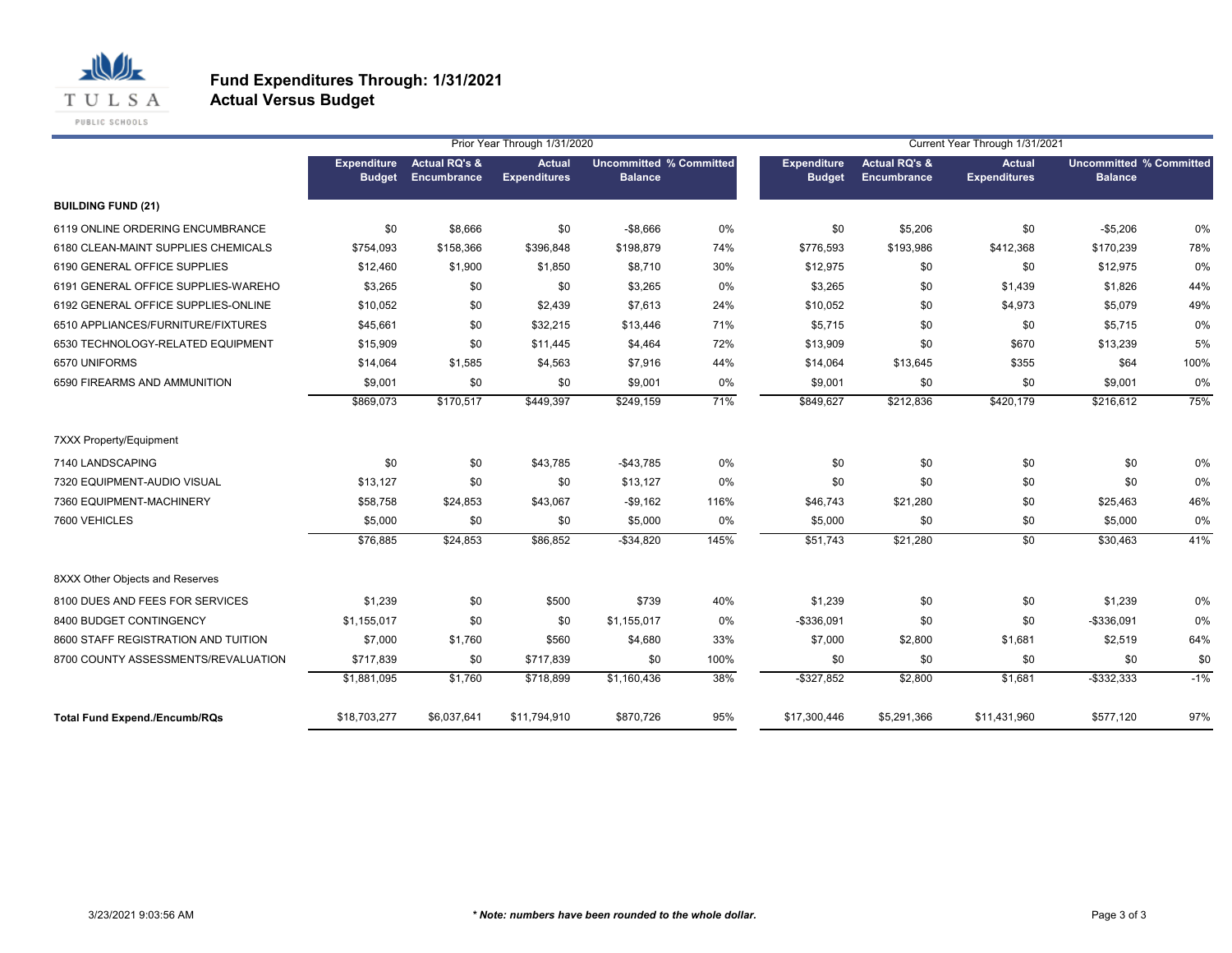

|                                                  |               |                                          | Prior Year Through 1/31/2020         |                                                  |      | Current Year Through 1/31/2021      |                                         |                                      |                                                  |      |
|--------------------------------------------------|---------------|------------------------------------------|--------------------------------------|--------------------------------------------------|------|-------------------------------------|-----------------------------------------|--------------------------------------|--------------------------------------------------|------|
|                                                  | <b>Budget</b> | Expenditure Actual RQ's &<br>Encumbrance | <b>Actual</b><br><b>Expenditures</b> | <b>Uncommitted % Committed</b><br><b>Balance</b> |      | <b>Expenditure</b><br><b>Budget</b> | <b>Actual RQ's &amp;</b><br>Encumbrance | <b>Actual</b><br><b>Expenditures</b> | <b>Uncommitted % Committed</b><br><b>Balance</b> |      |
| <b>CHILD NUTRITION (22)</b>                      |               |                                          |                                      |                                                  |      |                                     |                                         |                                      |                                                  |      |
| 1XXX Salaries                                    |               |                                          |                                      |                                                  |      |                                     |                                         |                                      |                                                  |      |
| 1210 FULL TIME NON-CERTIFIED SALARI              | \$10,306,055  | \$4,430,943                              | \$5,297,727                          | \$577,385                                        | 94%  | \$9,089,897                         | \$4,258,005                             | \$4,751,867                          | \$80,025                                         | 99%  |
| 1212 RETROACTIVE SUPPORT PAY                     | \$0           | \$0                                      | \$77,896                             | $-$77,896$                                       | 0%   | \$0                                 | \$0                                     | \$759                                | $-$759$                                          | 0%   |
| 1240 UNUSED LEAVE - NON-CERTIF                   | \$0           | \$0                                      | \$6,741                              | $-$6,741$                                        | 0%   | \$0                                 | \$0                                     | \$7,541                              | $-$7,541$                                        | 0%   |
| 1250 BENEFIT ALLOWANCE-SUPPORT STAF              | \$532,650     | \$210,177                                | \$240,527                            | \$81,946                                         | 85%  | \$402,902                           | \$199,649                               | \$158,581                            | \$44,672                                         | 89%  |
| 1500 OVERTIME SALARIES - NON-CERTIF              | \$0           | \$0                                      | \$2,060                              | $-$2,060$                                        | 0%   | \$0                                 | \$0                                     | \$838                                | $-$ \$838                                        | 0%   |
| 1800 STIPENDS - NON-CERTIFIED                    | \$0           | \$0                                      | \$1,542                              | $-$1,542$                                        | 0%   | \$0                                 | \$0                                     | \$0                                  | \$0                                              | 0%   |
|                                                  | \$10,838,704  | \$4,641,119                              | \$5,626,495                          | \$571,090                                        | 95%  | \$9,492,799                         | \$4,457,654                             | \$4,919,586                          | \$115,559                                        | 99%  |
| 2XXX Benefits                                    |               |                                          |                                      |                                                  |      |                                     |                                         |                                      |                                                  |      |
| 2220 DENTAL INSURANCE - NON-CERTIFI              | \$38,909      | \$14,246                                 | \$13,840                             | \$10,822                                         | 72%  | \$34,701                            | \$15,245                                | \$12,454                             | \$7,003                                          | 80%  |
| 2230 HEALTH INSURANCE - NON-CERTIFI              | \$2,102,478   | \$1,020,783                              | \$944,472                            | \$137,224                                        | 93%  | \$1,812,355                         | \$989,490                               | \$875,722                            | $-$52,857$                                       | 103% |
| 2240 LIFE INSURANCE - NON-CERTIFIED              | \$24,328      | \$5,983                                  | \$9,094                              | \$9,251                                          | 62%  | \$21,148                            | \$9,382                                 | \$8,193                              | \$3,572                                          | 83%  |
| 2250 L-T DISB INSUR                              | \$30,484      | \$7,677                                  | \$11,495                             | \$11,313                                         | 63%  | \$26,942                            | \$12,038                                | \$10,468                             | \$4,435                                          | 84%  |
| 2410 FICA - EMPLOYER'S CONTRIBUTION              | \$648,066     | \$262,458                                | \$334,251                            | \$51,357                                         | 92%  | \$572,556                           | \$256,523                               | \$293,694                            | \$22,340                                         | 96%  |
| 2420 MEDICARE - EMPLOYER'S CONTRIBU              | \$152,057     | \$72,109                                 | \$79,562                             | \$386                                            | 100% | \$134,222                           | \$59,833                                | \$69,497                             | \$4,892                                          | 96%  |
| 2630 RETIREMENT - EMPLOYER'S CONTRI              | \$316,280     | \$141,871                                | \$158,010                            | \$16,400                                         | 95%  | \$304,346                           | \$151,156                               | \$155,054                            | $-$1,863$                                        | 101% |
| 2831 WORKERS' COMPENSATION - NON-CE              | \$210,000     | \$0                                      | \$0                                  | \$210,000                                        | 0%   | \$500,000                           | \$0                                     | \$500,000                            | \$0                                              | 100% |
|                                                  | \$3,522,604   | \$1,525,127                              | \$1,550,723                          | \$446,753                                        | 87%  | \$3,406,271                         | \$1,493,666                             | \$1,925,082                          | $-$12,477$                                       | 100% |
| 3XXX Purchased Professional & Technical Services |               |                                          |                                      |                                                  |      |                                     |                                         |                                      |                                                  |      |
| 3460 OTHER TECHNICAL SERVICES                    | \$7,390       | \$0                                      | \$6,760                              | \$630                                            | 91%  | \$7,390                             | \$0                                     | \$6,760                              | \$630                                            | 91%  |
| 3590 PROFESSIONAL EMPLOYEE TRAINING              | \$3,000       | \$0                                      | \$0                                  | \$3,000                                          | 0%   | \$3,000                             | \$0                                     | \$0                                  | \$3,000                                          | 0%   |
|                                                  | \$10,390      | $\overline{50}$                          | \$6,760                              | \$3,630                                          | 65%  | \$10,390                            | $\sqrt{6}$                              | \$6,760                              | \$3,630                                          | 65%  |
| <b>4XXX Purchased Property Services</b>          |               |                                          |                                      |                                                  |      |                                     |                                         |                                      |                                                  |      |
| 4301 REPAIRS/MAINTENANCE MATERIALS               | \$299,433     | \$82,430                                 | \$141,962                            | \$75,041                                         | 75%  | \$283,083                           | \$70,267                                | \$120,046                            | \$92,771                                         | 67%  |
| 4302 REPAIRS/MAINTENANCE CONTRACT L              | \$47,150      | \$27,828                                 | \$19,322                             | \$0                                              | 100% | \$48,600                            | \$36,573                                | \$12,027                             | \$0                                              | 100% |
|                                                  | \$346,583     | \$110,258                                | \$161,284                            | \$75,041                                         | 78%  | \$331,683                           | \$106,839                               | \$132,073                            | \$92,771                                         | 72%  |
| 5XXX Other Purchased Services                    |               |                                          |                                      |                                                  |      |                                     |                                         |                                      |                                                  |      |
| 5310 POSTAGE SERVICES                            | \$1,000       | \$0                                      | \$0                                  | \$1,000                                          | 0%   | \$1,000                             | \$0                                     | \$0                                  | \$1,000                                          | 0%   |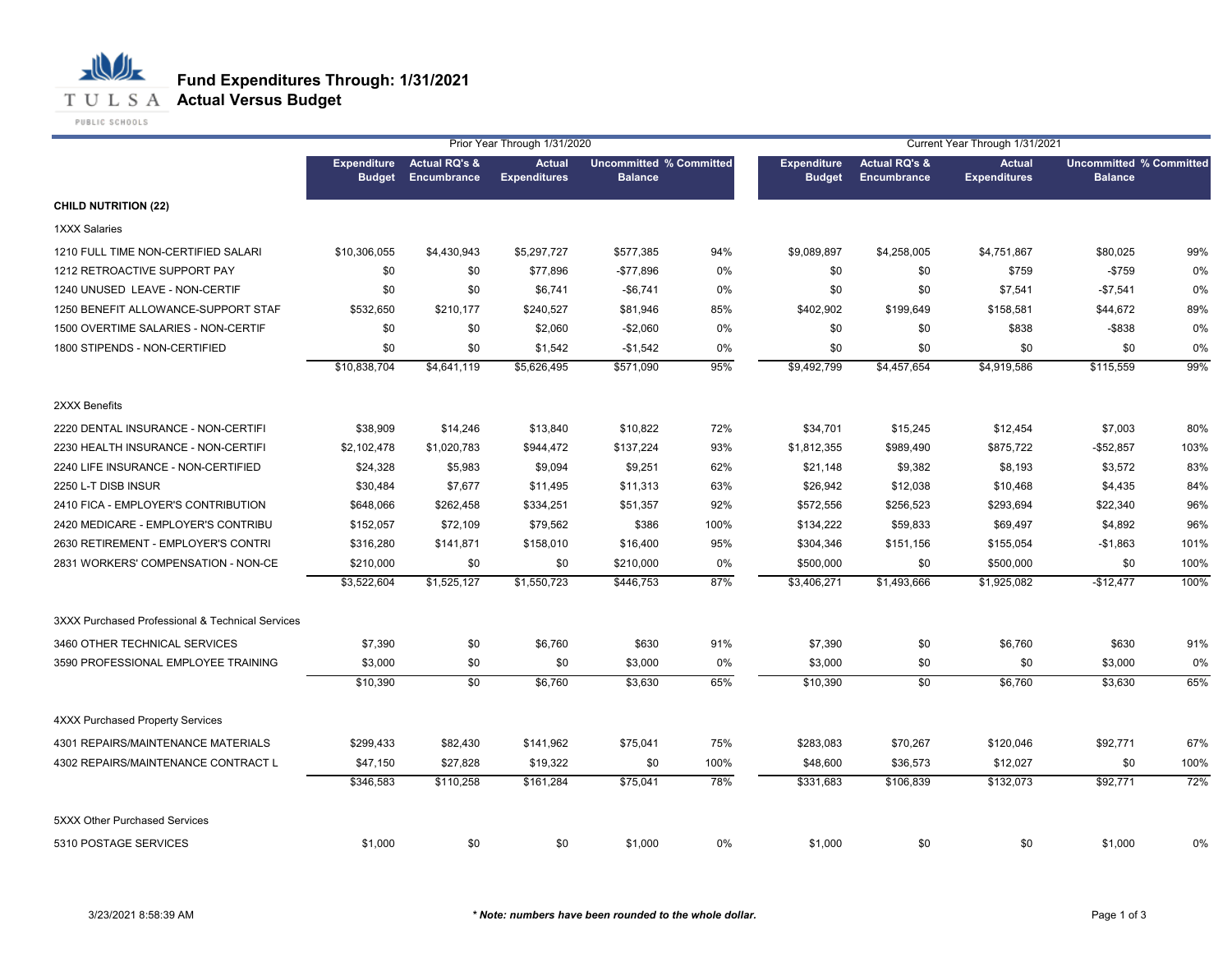

**T U L S A Actual Versus Budget** 

PUBLIC SCHOOLS

|                                     | Prior Year Through 1/31/2020 |                                                 |                                      |                                                  |      |                                     |                                         | Current Year Through 1/31/2021       |                                                  |      |
|-------------------------------------|------------------------------|-------------------------------------------------|--------------------------------------|--------------------------------------------------|------|-------------------------------------|-----------------------------------------|--------------------------------------|--------------------------------------------------|------|
|                                     | <b>Budget</b>                | <b>Expenditure</b> Actual RQ's &<br>Encumbrance | <b>Actual</b><br><b>Expenditures</b> | <b>Uncommitted % Committed</b><br><b>Balance</b> |      | <b>Expenditure</b><br><b>Budget</b> | <b>Actual RQ's &amp;</b><br>Encumbrance | <b>Actual</b><br><b>Expenditures</b> | <b>Uncommitted % Committed</b><br><b>Balance</b> |      |
| <b>CHILD NUTRITION (22)</b>         |                              |                                                 |                                      |                                                  |      |                                     |                                         |                                      |                                                  |      |
| 5340 MOBILE COMM DEVICES            | \$14,899                     | \$7,914                                         | \$6,985                              | \$0                                              | 100% | \$14,899                            | \$8,737                                 | \$6,162                              | \$0                                              | 100% |
| 5400 ADVERTISING                    | \$2,000                      | \$0                                             | \$0                                  | \$2,000                                          | 0%   | \$3,400                             | \$0                                     | \$1,368                              | \$2,032                                          | 40%  |
| 5591 PRINTING IN HOUSE              | \$21,909                     | \$19,430                                        | \$2,479                              | \$0                                              | 100% | \$21,909                            | \$0                                     | \$3,738                              | \$18,171                                         | 17%  |
| 5592 PRINTING CLICK CHARGES         | \$13,305                     | \$1,818                                         | \$2,544                              | \$8,943                                          | 33%  | \$30,500                            | \$12,708                                | \$17,792                             | \$0                                              | 100% |
| 5700 FOOD SERRVICE MANAGEMENT       | \$7,278,464                  | \$5,202,848                                     | \$2,075,616                          | \$0                                              | 100% | \$9,638,212                         | \$2,377,168                             | \$2,606,166                          | \$4,654,878                                      | 52%  |
| 5810 TRAVEL IN-DISTRICT / MILEAGE   | \$26,401                     | \$0                                             | \$18,917                             | \$7,484                                          | 72%  | \$26,401                            | \$0                                     | \$11,220                             | \$15,181                                         | 42%  |
| 5820 TRAVEL OUT OF DISTRICT         | \$221                        | \$0                                             | \$0                                  | \$221                                            | 0%   | \$221                               | \$0                                     | \$0                                  | \$221                                            | 0%   |
| 5990 OTHER PURCHASED SERVICES       | \$11,605                     | \$1,113                                         | \$10,492                             | \$0                                              | 100% | \$11,605                            | \$1,208                                 | \$10,092                             | \$305                                            | 97%  |
|                                     | \$7,369,804                  | \$5,233,123                                     | \$2,117,033                          | \$19,648                                         | 100% | \$9,748,148                         | \$2,399,821                             | \$2,656,538                          | \$4,691,788                                      | 52%  |
| <b>6XXX Supplies and Materials</b>  |                              |                                                 |                                      |                                                  |      |                                     |                                         |                                      |                                                  |      |
| 6111 PAPER AND COPY SUPPLIES-WAREHO | \$4,068                      | \$0                                             | \$4,068                              | \$0                                              | 100% | \$4,568                             | \$0                                     | \$4,419                              | \$149                                            | 97%  |
| 6112 PAPER AND COPY SUPPLIES-ONLINE | \$4,000                      | \$0                                             | \$0                                  | \$4,000                                          | 0%   | \$4,000                             | \$0                                     | \$0                                  | \$4,000                                          | 0%   |
| 6119 ONLINE ORDERING ENCUMBRANCE    | \$0                          | \$10,625                                        | \$0                                  | $-$10,625$                                       | 0%   | \$0                                 | \$13,028                                | \$0                                  | $-$13,028$                                       | 0%   |
| 6170 PAPER PRODUCTS                 | \$43,874                     | \$0                                             | \$0                                  | \$43,874                                         | 0%   | \$43,874                            | \$0                                     | \$0                                  | \$43,874                                         | 0%   |
| 6178 KITCHEN SUPPLIES TO SITES - WH | \$0                          | \$0                                             | \$128,239                            | $-$128,239$                                      | 0%   | \$0                                 | \$0                                     | \$0                                  | \$0                                              | 0%   |
| 6191 GENERAL OFFICE SUPPLIES-WAREHO | \$496                        | \$0                                             | \$496                                | \$0                                              | 100% | \$496                               | \$0                                     | \$0                                  | \$496                                            | 0%   |
| 6192 GENERAL OFFICE SUPPLIES-ONLINE | \$9,028                      | \$0                                             | \$2,403                              | \$6,625                                          | 27%  | \$9,028                             | \$0                                     | \$0                                  | \$9,028                                          | 0%   |
| 6300 FOOD AND MILK                  | \$2,049,107                  | \$675,152                                       | \$1,045,852                          | \$328,103                                        | 84%  | \$0                                 | \$0                                     | \$0                                  | \$0                                              | 0%   |
| 6301 FOOD AND MILK                  | \$50,000                     | \$48,000                                        | \$0                                  | \$2,000                                          | 96%  | \$55,000                            | \$1,298                                 | \$53,702                             | \$0                                              | 100% |
| 6302 INVENTORY CAFETERIA            | \$200,000                    | \$0                                             | \$0                                  | \$200,000                                        | 0%   | \$0                                 | \$0                                     | \$0                                  | \$0                                              | 0%   |
| 6304 RECEIPT TIME VARIANCE - CA     | \$0                          | \$0                                             | $-$48,402$                           | \$48,402                                         | 0%   | \$0                                 | \$0                                     | \$0                                  | \$0                                              | 0%   |
| 6308 FOOD ISSUED TO SITES - WAREHOU | \$0                          | \$0                                             | \$852,156                            | -\$852,156                                       | 0%   | \$0                                 | \$0                                     | \$0                                  | \$0                                              | 0%   |
| 6309 INVENTORY ISSUED               | \$0                          | \$0                                             | -\$931,993                           | \$931,993                                        | 0%   | \$0                                 | \$0                                     | \$0                                  | \$0                                              | 0%   |
| 6310 FOOD-EXCEPT PRODUCE AND BREAD  | \$849,622                    | \$1,355                                         | \$348,292                            | \$499,975                                        | 41%  | \$0                                 | \$0                                     | \$0                                  | \$0                                              | 0%   |
| 6390 INVENTORY COMMODITIES          | \$37,698                     | \$0                                             | \$0                                  | \$37,698                                         | 0%   | \$0                                 | \$0                                     | \$0                                  | \$0                                              | 0%   |
| 6510 APPLIANCES/FURNITURE/FIXTURES  | \$11,626                     | \$831                                           | \$4,626                              | \$6,168                                          | 47%  | \$12,517                            | \$0                                     | \$12,517                             | \$0                                              | 100% |
| 6530 TECHNOLOGY-RELATED EQUIPMENT   | \$59,757                     | \$1,000                                         | \$56,743                             | \$2,014                                          | 97%  | \$59,257                            | \$4,330                                 | \$49,565                             | \$5,363                                          | 91%  |
| 6570 UNIFORMS                       | \$0                          | \$0                                             | \$0                                  | \$0                                              | 0%   | \$8,000                             | \$0                                     | \$2,823                              | \$5.178                                          | 35%  |
|                                     | \$3,319,276                  | \$736,963                                       | \$1,462,481                          | \$1,119,832                                      | 66%  | \$196,740                           | \$18,655                                | \$123,025                            | \$55,059                                         | 72%  |

7XXX Property/Equipment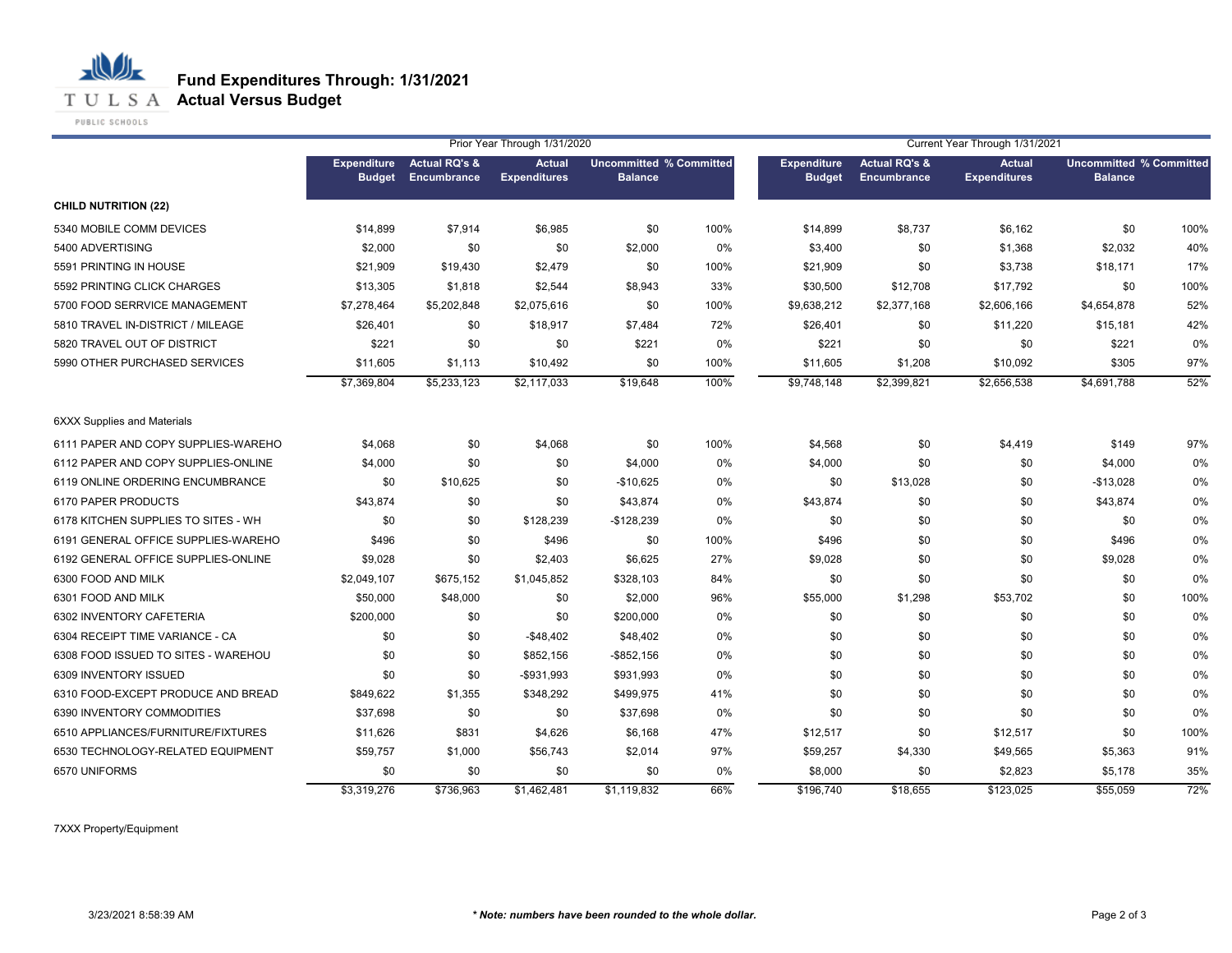## **T U L S A Actual Versus Budget**

|                                      |                                     |                                         | Prior Year Through 1/31/2020         |                                           |       |                                     |                                         | Current Year Through 1/31/2021 |                                                  |       |
|--------------------------------------|-------------------------------------|-----------------------------------------|--------------------------------------|-------------------------------------------|-------|-------------------------------------|-----------------------------------------|--------------------------------|--------------------------------------------------|-------|
|                                      | <b>Expenditure</b><br><b>Budget</b> | <b>Actual RQ's &amp;</b><br>Encumbrance | <b>Actual</b><br><b>Expenditures</b> | Uncommitted % Committed<br><b>Balance</b> |       | <b>Expenditure</b><br><b>Budget</b> | <b>Actual RQ's &amp;</b><br>Encumbrance | Actual<br><b>Expenditures</b>  | <b>Uncommitted % Committed</b><br><b>Balance</b> |       |
| <b>CHILD NUTRITION (22)</b>          |                                     |                                         |                                      |                                           |       |                                     |                                         |                                |                                                  |       |
| 7310 APPLIANCES/FURNITURE/FIXTURES   | \$46,963                            | \$0                                     | \$38,139                             | \$8,823                                   | 81%   | \$46,572                            | \$17,783                                | \$13,096                       | \$15,692                                         | 66%   |
|                                      | \$46,963                            | \$0                                     | \$38,139                             | \$8,823                                   | 81%   | \$46,572                            | \$17,783                                | \$13,096                       | \$15,692                                         | 66%   |
| 8XXX Other Objects and Reserves      |                                     |                                         |                                      |                                           |       |                                     |                                         |                                |                                                  |       |
| 8600 STAFF REGISTRATION AND TUITION  | \$1,173                             | \$0                                     | \$0                                  | \$1,173                                   | 0%    | \$1,173                             | \$0                                     | \$0                            | \$1,173                                          | 0%    |
|                                      | \$1,173                             | \$0                                     | \$0                                  | \$1,173                                   | $0\%$ | \$1,173                             | \$0                                     | \$0                            | \$1,173                                          | $0\%$ |
| 9XXX Other Uses of Funds             |                                     |                                         |                                      |                                           |       |                                     |                                         |                                |                                                  |       |
| 9300 REIMBURSEMENT                   | \$465,500                           | \$0                                     | \$0                                  | \$465,500                                 | 0%    | \$1,700,000                         | \$0                                     | \$0                            | \$1,700,000                                      | 0%    |
|                                      | \$465,500                           | \$0                                     | \$0                                  | \$465,500                                 | 0%    | \$1,700,000                         | \$0                                     | \$0                            | \$1,700,000                                      | 0%    |
| <b>Total Fund Expend./Encumb/RQs</b> | \$25,920,997                        | \$12,246,590                            | \$10,962,915                         | \$2,711,492                               | 90%   | \$24,933,775                        | \$8,494,418                             | \$9,776,161                    | \$6,663,196                                      | 73%   |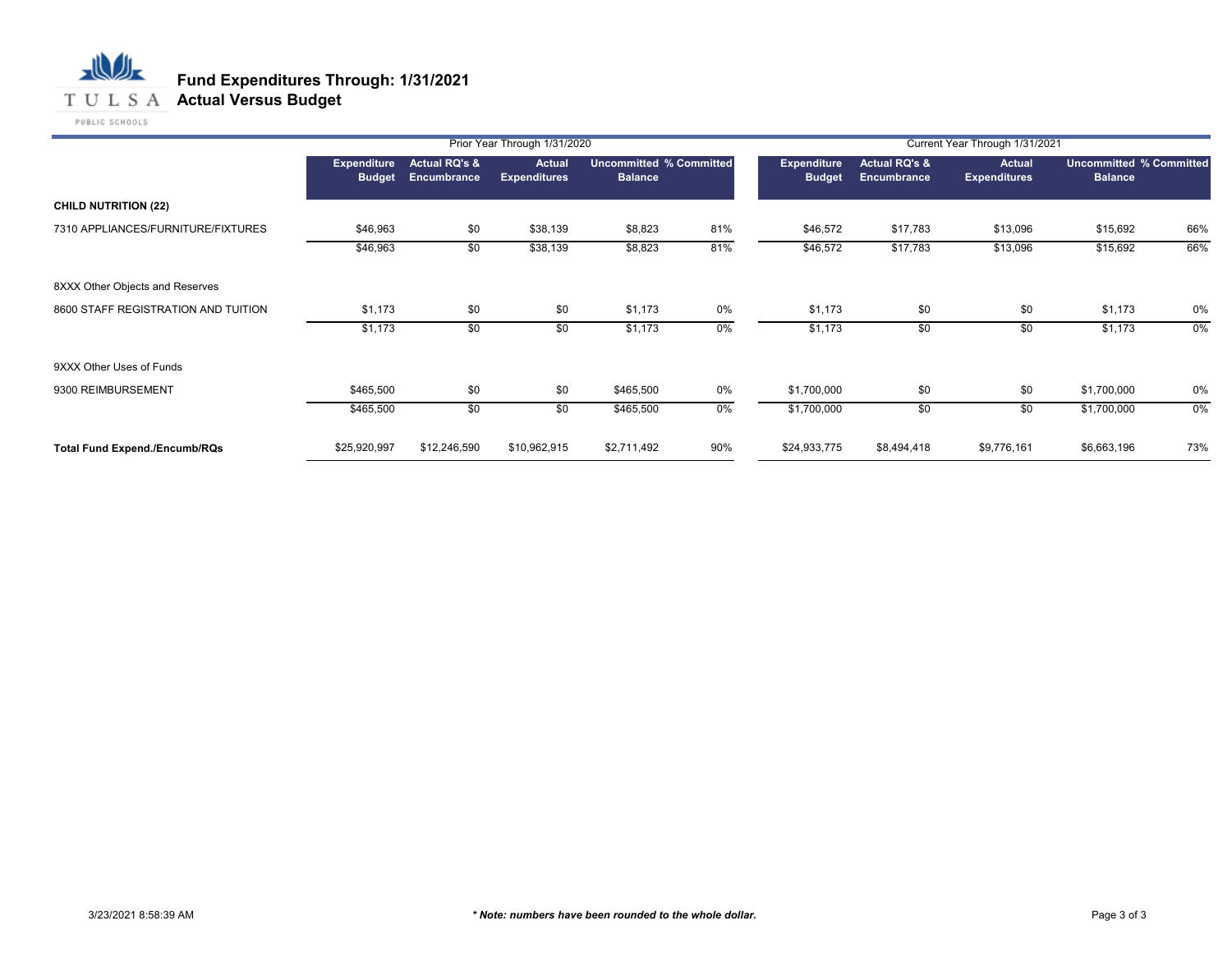

# **Bond Fund Expenditures By Project Through: 1/31/2021**

|                                     | Current Year Through 1/31/2021 |                                                |           |                                                |             |  |  |
|-------------------------------------|--------------------------------|------------------------------------------------|-----------|------------------------------------------------|-------------|--|--|
| <b>Project Project Description</b>  | <b>Expenditure Budget</b>      | <b>Actual RQ's &amp;</b><br><b>Encumbrance</b> |           | <b>Actual Expenditures</b> Uncommitted Balance | % Committed |  |  |
| 30 - BOND BALANCING FUND            |                                |                                                |           |                                                |             |  |  |
| 0000 UNRESTRICTED FUNDS             | \$23,439,014                   | \$0                                            | \$0       | \$23,439,014                                   | 0%          |  |  |
| SUM OF FUND 30                      | \$23,439,014                   | $\overline{50}$                                | \$0       | \$23.439.014                                   | $0\%$       |  |  |
|                                     |                                |                                                |           |                                                |             |  |  |
| 32 - BOND FUND - 2018B              |                                |                                                |           |                                                |             |  |  |
| 1110 BOND CLASSROOM TEXTBOOKS       | \$5,537                        | \$0                                            | \$5,537   | \$0                                            | 100%        |  |  |
| 1133 BOND FINE ARTS: UNIFORMS, EQUI | \$8,921                        | \$0                                            | \$0       | \$8,921                                        | 0%          |  |  |
| 1136 BOND PE / HEALTH EDUCATION EQU | \$1,078                        | \$0                                            | \$1,078   | \$0                                            | 100%        |  |  |
| 1173 BOND SYSTEMS UPGRADES, PHONE,  | \$240                          | \$0                                            | \$240     | \$0                                            | 100%        |  |  |
| 1527 LIBRARY MATERIAL               | \$0                            | \$0                                            | \$0       | \$0                                            | #DIV/0!     |  |  |
| SUM OF FUND 32                      | \$15,775                       | \$0                                            | \$6,855   | \$8,921                                        | 43%         |  |  |
| 33 - BOND FUND - 2018C              |                                |                                                |           |                                                |             |  |  |
| 1111 BOND READING AND STEM MATERIAL | \$21,403                       | \$49                                           | \$19,781  | \$1,573                                        | 93%         |  |  |
| 1146 DESKTOP & APP VIRTUALIZATION   | \$186,405                      | \$0                                            | \$186,405 | \$0                                            | 100%        |  |  |
| 1169 CLASSROOM COMPUTERS            | \$3,600                        | \$0                                            | \$0       | \$3,600                                        | 0%          |  |  |
| 1171 PROFESSIONAL DEVELOPMENT       | \$30,644                       | \$0                                            | \$10,000  | \$20,644                                       | 33%         |  |  |
| 1173 BOND SYSTEMS UPGRADES, PHONE,  | \$33,018                       | $-$171,694$                                    | \$204,712 | \$0                                            | 100%        |  |  |
| 1177 INSTRUCTIONAL LEARNING RESOURC | \$2,708                        | \$0                                            | \$2,708   | \$0                                            | 100%        |  |  |
| SUM OF FUND 33                      | \$277,778                      | $-$171,645$                                    | \$423,606 | \$25,817                                       | 91%         |  |  |
| 34 - BOND FUND - 2019A              |                                |                                                |           |                                                |             |  |  |
| 1111 BOND READING AND STEM MATERIAL | \$558,849                      | \$1,513                                        | \$509,279 | \$48,058                                       | 91%         |  |  |
| 1135 BOND AUDITORIUM REMODEL        | \$226                          | \$0                                            | \$0       | \$226                                          | 0%          |  |  |
| 1136 BOND PE / HEALTH EDUCATION EQU | $-$1,078$                      | \$0                                            | $-$1,078$ | \$0                                            | 100%        |  |  |
| 1139 BOND SCIENCE SAFETY EQUIPMENT  | \$955                          | \$0                                            | $-$ \$669 | \$1,624                                        | $-70%$      |  |  |
| 1145 BOND 21ST CENTURY CLASSROOM TE | \$871                          | \$0                                            | \$871     | \$0                                            | 100%        |  |  |
| 1173 BOND SYSTEMS UPGRADES, PHONE,  | \$4,813                        | \$0                                            | \$4,813   | \$0                                            | 100%        |  |  |
| 1180 BOND UPGRADE POOL LOCKER ROOMS | \$170,937                      | \$0                                            | \$170,937 | \$0                                            | 100%        |  |  |
| 1200 FACILITIES - BOND              | \$11,166                       | \$1,600                                        | \$9,566   | \$0                                            | 100%        |  |  |
| 1219 BOND MANAGEMENT FEES           | \$7,183                        | \$0                                            | \$7,183   | \$0                                            | 100%        |  |  |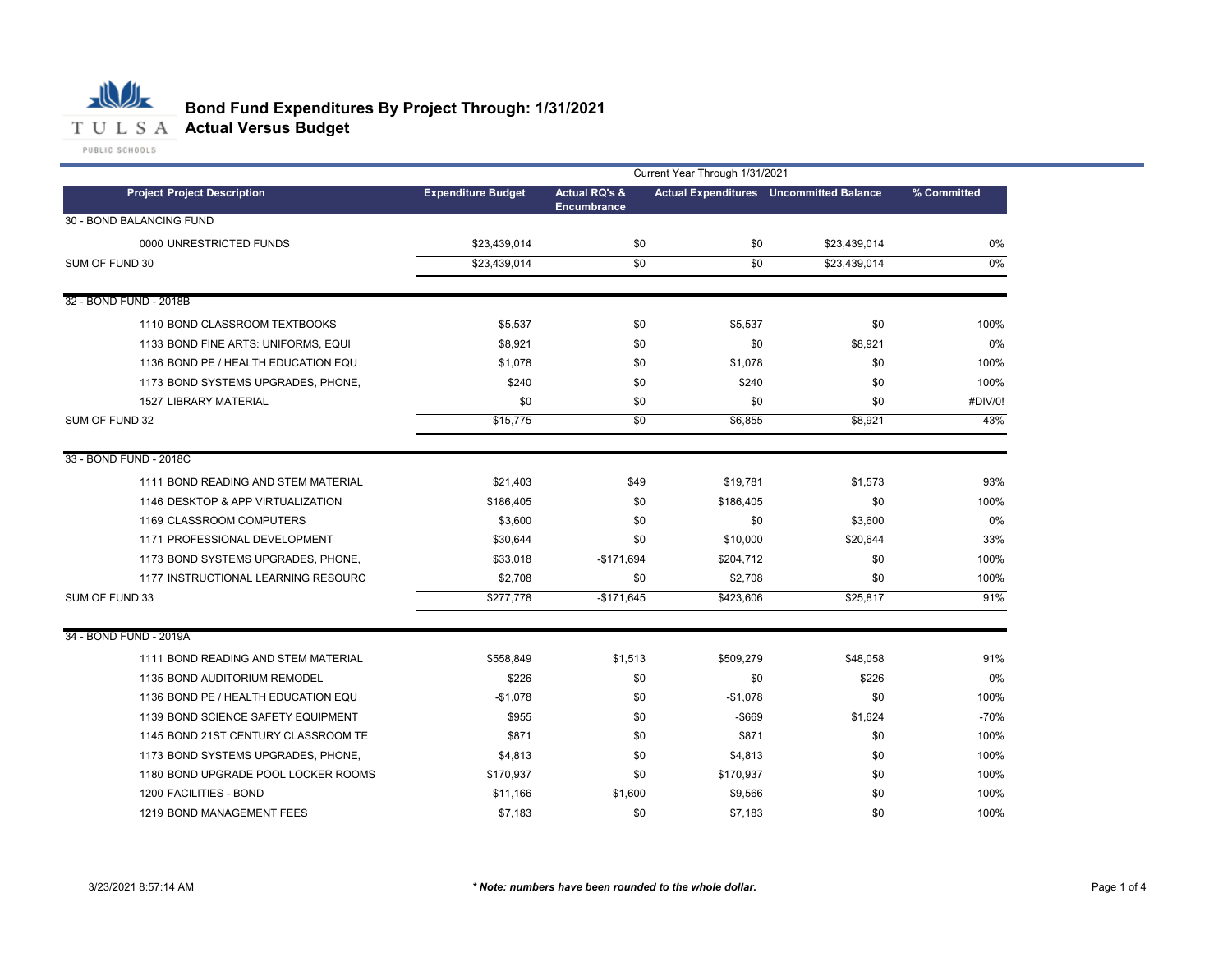

|                                     | Current Year Through 1/31/2021 |                                                |             |                                                |             |  |  |  |
|-------------------------------------|--------------------------------|------------------------------------------------|-------------|------------------------------------------------|-------------|--|--|--|
| <b>Project Project Description</b>  | <b>Expenditure Budget</b>      | <b>Actual RQ's &amp;</b><br><b>Encumbrance</b> |             | <b>Actual Expenditures</b> Uncommitted Balance | % Committed |  |  |  |
| SUM OF FUND 34                      | \$753,923                      | \$3,113                                        | \$700,902   | \$49,908                                       | 93%         |  |  |  |
| 35 - BOND FUND - 2019B              |                                |                                                |             |                                                |             |  |  |  |
| 1110 BOND CLASSROOM TEXTBOOKS       | \$153,415                      | \$0                                            | \$153,415   | \$0                                            | 100%        |  |  |  |
| 1111 BOND READING AND STEM MATERIAL | \$357,647                      | \$945                                          | \$356,702   | \$0                                            | 100%        |  |  |  |
| 1133 BOND FINE ARTS: UNIFORMS, EQUI | \$286,532                      | \$15,342                                       | \$271,190   | \$0                                            | 100%        |  |  |  |
| 1135 BOND AUDITORIUM REMODEL        | \$39.295                       | \$0                                            | \$39,295    | \$0                                            | 100%        |  |  |  |
| 1139 BOND SCIENCE SAFETY EQUIPMENT  | \$8,823                        | \$0                                            | \$8,823     | \$0                                            | 100%        |  |  |  |
| 1145 BOND 21ST CENTURY CLASSROOM TE | \$57,975                       | \$51,302                                       | \$6,673     | \$0                                            | 100%        |  |  |  |
| 1169 CLASSROOM COMPUTERS            | \$182,072                      | \$91,830                                       | \$90,116    | \$126                                          | 100%        |  |  |  |
| 1180 BOND UPGRADE POOL LOCKER ROOMS | \$117.310                      | \$18,819                                       | \$98,491    | \$0                                            | 100%        |  |  |  |
| 1200 FACILITIES - BOND              | \$129,383                      | \$889                                          | \$128,494   | \$0                                            | 100%        |  |  |  |
| 1215 BOND-ENERGY MANAGEMENT FEES    | \$113,051                      | \$19,399                                       | \$92,357    | \$1,295                                        | 99%         |  |  |  |
| 1219 BOND MANAGEMENT FEES           | \$9,728                        | \$0                                            | \$9,728     | \$0                                            | 100%        |  |  |  |
| 1410 BOND SCHOOL BUSES / ROUTE MAIN | \$7,890                        | \$0                                            | \$7,890     | \$0                                            | 100%        |  |  |  |
| 1522 BOND LIBRARY CONSTRUCTION      | \$96.767                       | \$0                                            | \$96,767    | \$0                                            | 100%        |  |  |  |
| <b>1527 LIBRARY MATERIAL</b>        | \$669,565                      | \$51.160                                       | \$617,927   | \$478                                          | 100%        |  |  |  |
| SUM OF FUND 35                      | \$2,229,451                    | \$249,686                                      | \$1,977,866 | \$1,900                                        | 100%        |  |  |  |
| 36 - BOND FUND - 2019C              |                                |                                                |             |                                                |             |  |  |  |
| 1146 DESKTOP & APP VIRTUALIZATION   | \$429,823                      | \$7,198                                        | \$46,640    | \$375,985                                      | 13%         |  |  |  |
| 1169 CLASSROOM COMPUTERS            | \$172.142                      | \$80,339                                       | \$7,574     | \$84,229                                       | 51%         |  |  |  |
| 1171 PROFESSIONAL DEVELOPMENT       | \$250,000                      | \$0                                            | \$0         | \$250,000                                      | 0%          |  |  |  |
| 1172 BOND TECHNOLOGY INFRASTRUCTURE | \$2,001,926                    | \$57,813                                       | \$1,704,217 | \$239,896                                      | 88%         |  |  |  |
| 1173 BOND SYSTEMS UPGRADES, PHONE,  | \$509,913                      | $-$247,185$                                    | \$476,442   | \$280,656                                      | 45%         |  |  |  |
| 1177 INSTRUCTIONAL LEARNING RESOURC | \$918,398                      | \$137,000                                      | \$770,451   | \$10,947                                       | 99%         |  |  |  |
| SUM OF FUND 36                      | \$4,282,202                    | \$35,166                                       | \$3,005,323 | \$1,241,713                                    | 71%         |  |  |  |
| 37 - BOND FUND - 2020A              |                                |                                                |             |                                                |             |  |  |  |
| 1110 BOND CLASSROOM TEXTBOOKS       | \$182,840                      | \$160,000                                      | \$3,310     | \$19,530                                       | 89%         |  |  |  |
| 1111 BOND READING AND STEM MATERIAL | \$611.755                      | \$0                                            | \$602,313   | \$9.443                                        | 98%         |  |  |  |
|                                     |                                |                                                |             |                                                |             |  |  |  |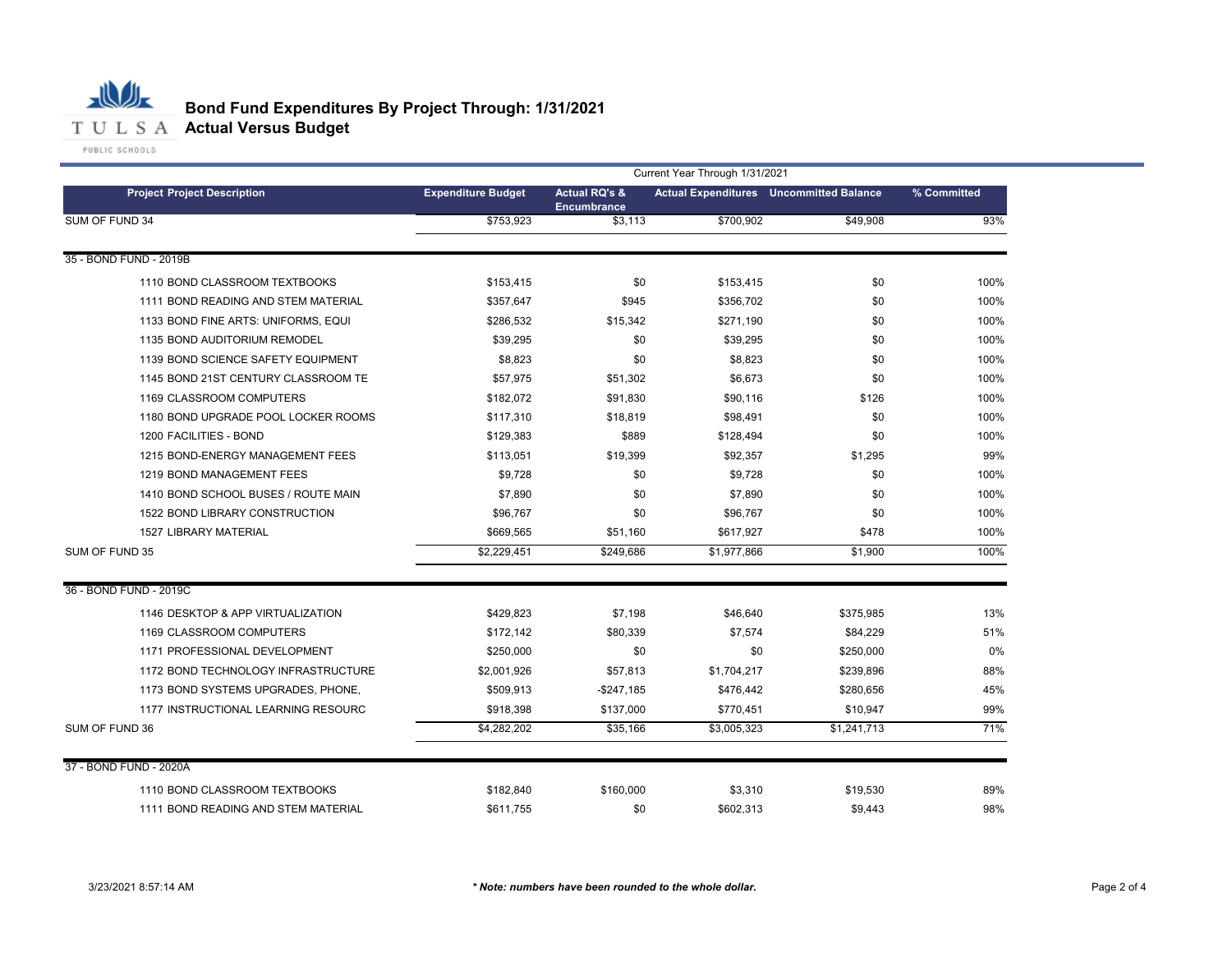

۰

|                                     | Current Year Through 1/31/2021 |                                                |             |                                                |             |  |  |  |
|-------------------------------------|--------------------------------|------------------------------------------------|-------------|------------------------------------------------|-------------|--|--|--|
| <b>Project Project Description</b>  | <b>Expenditure Budget</b>      | <b>Actual RQ's &amp;</b><br><b>Encumbrance</b> |             | <b>Actual Expenditures</b> Uncommitted Balance | % Committed |  |  |  |
| 1119 BOND CLASSROOM MANAGEMENT FEES | \$217.619                      | \$3,661                                        | \$213,958   | \$0                                            | 100%        |  |  |  |
| 1130 BOND CLASSROOM FURNITURE / FIX | \$431,838                      | \$42,401                                       | \$269,475   | \$119,962                                      | 72%         |  |  |  |
| 1133 BOND FINE ARTS: UNIFORMS, EQUI | \$200                          | \$0                                            | \$0         | \$200                                          | 0%          |  |  |  |
| 1135 BOND AUDITORIUM REMODEL        | \$4,584                        | \$0                                            | \$0         | \$4,584                                        | 0%          |  |  |  |
| 1136 BOND PE / HEALTH EDUCATION EQU | \$159,779                      | \$0                                            | \$0         | \$159,779                                      | 0%          |  |  |  |
| 1145 BOND 21ST CENTURY CLASSROOM TE | \$104,391                      | \$16,379                                       | \$87,641    | \$371                                          | 100%        |  |  |  |
| 1147 MANAGED PRINT SERVICE          | \$375,067                      | \$81,304                                       | \$282,176   | \$11,587                                       | 97%         |  |  |  |
| 1169 CLASSROOM COMPUTERS            | \$2,003,349                    | \$1,258                                        | \$3,872,391 | -\$1,870,300                                   | 193%        |  |  |  |
| 1180 BOND UPGRADE POOL LOCKER ROOMS | \$439,633                      | \$410,900                                      | \$28,733    | \$0                                            | 100%        |  |  |  |
| 1200 FACILITIES - BOND              | \$3,813                        | \$1,088                                        | \$1,717     | \$1,008                                        | 74%         |  |  |  |
| 1210 BOND-CONSTRUCTION BUILDING ADD | \$12,000                       | \$12,000                                       | \$0         | \$0                                            | 100%        |  |  |  |
| 1215 BOND-ENERGY MANAGEMENT FEES    | \$235,531                      | \$151,391                                      | \$8,867     | \$75,273                                       | 68%         |  |  |  |
| 1219 BOND MANAGEMENT FEES           | \$248,137                      | \$6,022                                        | \$242,115   | \$0                                            | 100%        |  |  |  |
| 1230 BOND-BLDG RENOVATIONS          | \$1,037,111                    | \$0                                            | \$1,037,111 | \$0                                            | 100%        |  |  |  |
| 1231 BOND-ACCESSIBILITY             | \$229,836                      | \$0                                            | \$229,836   | \$0                                            | 100%        |  |  |  |
| 1250 BOND-P.E. UPGRADES             | \$181,750                      | \$0                                            | \$180,000   | \$1,750                                        | 99%         |  |  |  |
| 1522 BOND LIBRARY CONSTRUCTION      | \$113,622                      | \$0                                            | \$113,622   | \$0                                            | 100%        |  |  |  |
| SUM OF FUND 37                      | \$6,592,856                    | \$886,405                                      | \$7,173,265 | $-$1,466,814$                                  | 122%        |  |  |  |
| 38 - BOND FUND - 2020B              |                                |                                                |             |                                                |             |  |  |  |
| 1110 BOND CLASSROOM TEXTBOOKS       | \$1,195,298                    | \$559,081                                      | \$770       | \$635,447                                      | 47%         |  |  |  |
| 1111 BOND READING AND STEM MATERIAL | \$865,631                      | \$16,130                                       | \$158,194   | \$691,307                                      | 20%         |  |  |  |
| 1119 BOND CLASSROOM MANAGEMENT FEES | \$297,886                      | \$132,086                                      | \$144,503   | \$21,297                                       | 93%         |  |  |  |
| 1130 BOND CLASSROOM FURNITURE / FIX | \$610,467                      | \$60,054                                       | \$106,356   | \$444,057                                      | 27%         |  |  |  |
| 1133 BOND FINE ARTS: UNIFORMS, EQUI | \$370,058                      | \$14,137                                       | \$0         | \$355,921                                      | 4%          |  |  |  |
| 1135 BOND AUDITORIUM REMODEL        | \$314,792                      | $-$37,396$                                     | \$0         | \$352,187                                      | $-12%$      |  |  |  |
| 1139 BOND SCIENCE SAFETY EQUIPMENT  | \$54,301                       | \$0                                            | \$6,739     | \$47,562                                       | 12%         |  |  |  |
| 1145 BOND 21ST CENTURY CLASSROOM TE | \$1,371,472                    | \$17,360                                       | \$1,273,830 | \$80,282                                       | 94%         |  |  |  |
| 1147 MANAGED PRINT SERVICE          | \$552,374                      | \$188,216                                      | \$194,188   | \$169,970                                      | 69%         |  |  |  |
| 1169 CLASSROOM COMPUTERS            | \$5,595,396                    | \$680,116                                      | \$3,778,223 | \$1,137,057                                    | 80%         |  |  |  |
| 1180 BOND UPGRADE POOL LOCKER ROOMS | \$782,326                      | \$496,783                                      | \$230,939   | \$54,603                                       | 93%         |  |  |  |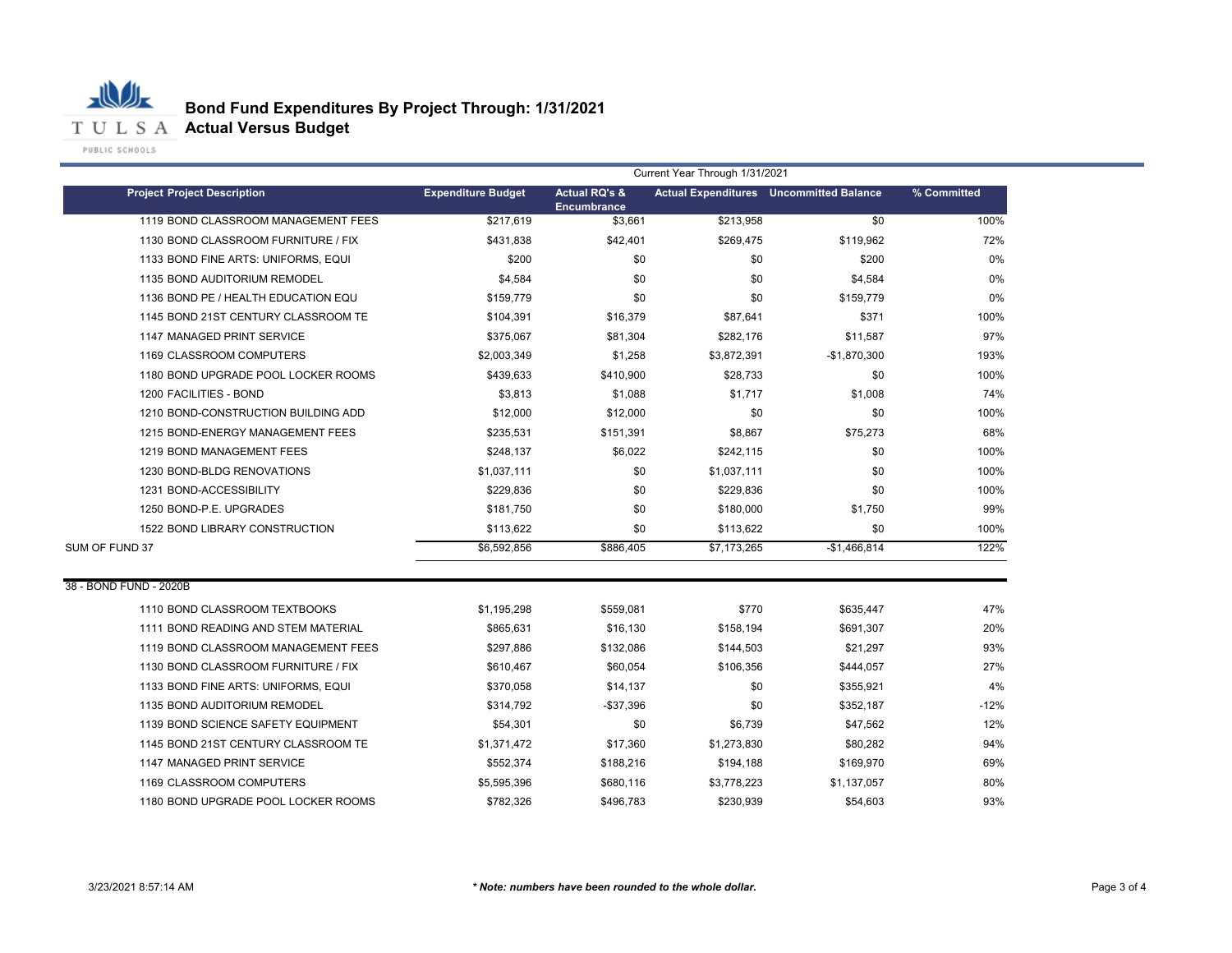

|                                     | Current Year Through 1/31/2021 |                                                |              |                                                |             |  |
|-------------------------------------|--------------------------------|------------------------------------------------|--------------|------------------------------------------------|-------------|--|
| <b>Project Project Description</b>  | <b>Expenditure Budget</b>      | <b>Actual RQ's &amp;</b><br><b>Encumbrance</b> |              | <b>Actual Expenditures</b> Uncommitted Balance | % Committed |  |
| 1200 FACILITIES - BOND              | \$2,124,642                    | \$318,184                                      | \$1,793,174  | \$13,284                                       | 99%         |  |
| 1210 BOND-CONSTRUCTION BUILDING ADD | \$8,524,803                    | \$332,369                                      | \$8,192,434  | \$0                                            | 100%        |  |
| 1212 BOND-PAVING                    | \$11,927                       | \$0                                            | \$11,927     | \$0                                            | 100%        |  |
| 1215 BOND-ENERGY MANAGEMENT FEES    | \$600.998                      | \$0                                            | \$1.692      | \$599.306                                      | 0%          |  |
| 1219 BOND MANAGEMENT FEES           | \$514,698                      | \$285.481                                      | \$205,217    | \$24.000                                       | 95%         |  |
| 1230 BOND-BLDG RENOVATIONS          | \$13,315,995                   | \$1                                            | \$13,315,994 | \$0                                            | 100%        |  |
| 1231 BOND-ACCESSIBILITY             | \$272,591                      | \$194,559                                      | \$78,032     | \$0                                            | 100%        |  |
| 1250 BOND-P.E. UPGRADES             | \$7,394,346                    | \$2,411,371                                    | \$0          | \$4,982,975                                    | 33%         |  |
| 1410 BOND SCHOOL BUSES / ROUTE MAIN | \$3,180,809                    | \$390,287                                      | \$2,376,240  | \$414,282                                      | 87%         |  |
| 1419 BOND TRANSPORTATION MANAGEMENT | \$98.191                       | \$0                                            | \$98.191     | \$0                                            | 100%        |  |
| 1473 BOND SYSTEMS UPGRADES, PHONE,  | \$41,000                       | \$41,000                                       | \$0          | \$0                                            | 100%        |  |
| 1519 BOND LIBRARY MANAGEMENT FEES   | \$150,000                      | \$0                                            | \$150,000    | \$0                                            | 100%        |  |
| 1522 BOND LIBRARY CONSTRUCTION      | \$754,576                      | \$572,597                                      | \$181,979    | \$0                                            | 100%        |  |
| <b>1527 LIBRARY MATERIAL</b>        | \$1,005,424                    | \$293,883                                      | \$127,222    | \$584,319                                      | 42%         |  |
| SUM OF FUND 38                      | \$50,000,000                   | \$6,966,299                                    | \$32,425,845 | \$10,607,856                                   | 79%         |  |
| 39 - BOND FUND - 2020C              |                                |                                                |              |                                                |             |  |
| 1119 BOND CLASSROOM MANAGEMENT FEES | \$45,812                       | \$0                                            | \$45,812     | \$0                                            | 100%        |  |
| 1146 DESKTOP & APP VIRTUALIZATION   | \$1,200,461                    | \$53,050                                       | \$213,936    | \$933,474                                      | 22%         |  |
| 1169 CLASSROOM COMPUTERS            | \$5,842,057                    | \$921,992                                      | \$4,754,990  | \$165.075                                      | 97%         |  |
| 1171 PROFESSIONAL DEVELOPMENT       | \$158,845                      | \$0                                            | \$0          | \$158,845                                      | 0%          |  |
| 1172 BOND TECHNOLOGY INFRASTRUCTURE | \$922,294                      | \$20,650                                       | \$901,643    | \$1                                            | 100%        |  |
| 1173 BOND SYSTEMS UPGRADES, PHONE,  | \$24,110                       | \$0                                            | \$0          | \$24,110                                       | 0%          |  |
| 1177 INSTRUCTIONAL LEARNING RESOURC | \$806,421                      | \$97,838                                       | \$33,655     | \$674,929                                      | 16%         |  |
| SUM OF FUND 39                      | \$9,000,000                    | \$1,093,530                                    | \$5,950,037  | \$1,956,434                                    | 78%         |  |
| Grand Total of all Funds:           | \$96,591,000                   | \$9,062,554                                    | \$51,663,697 | \$35,864,749                                   | 63%         |  |